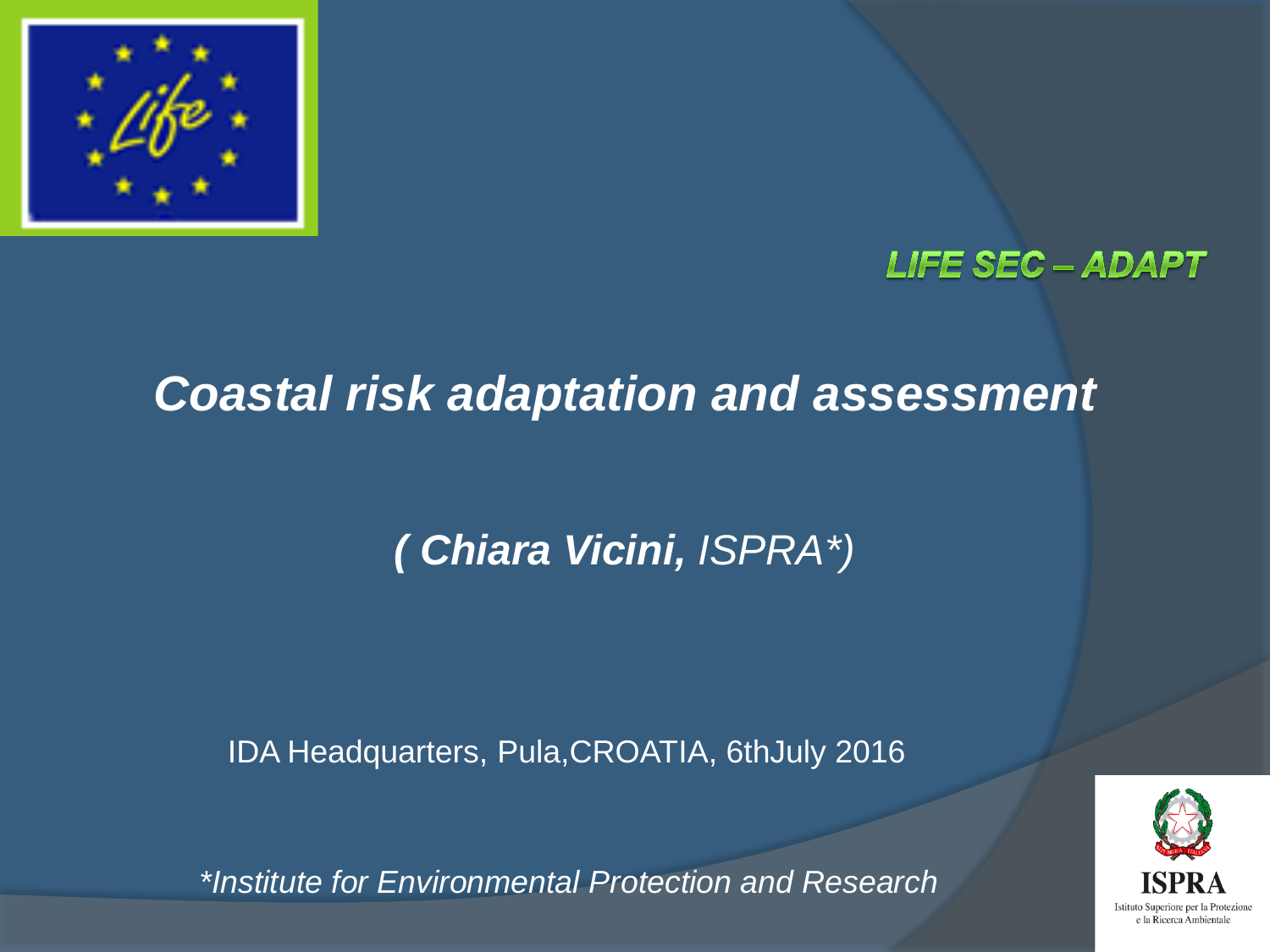

### *1. Coastal environment adaptations*

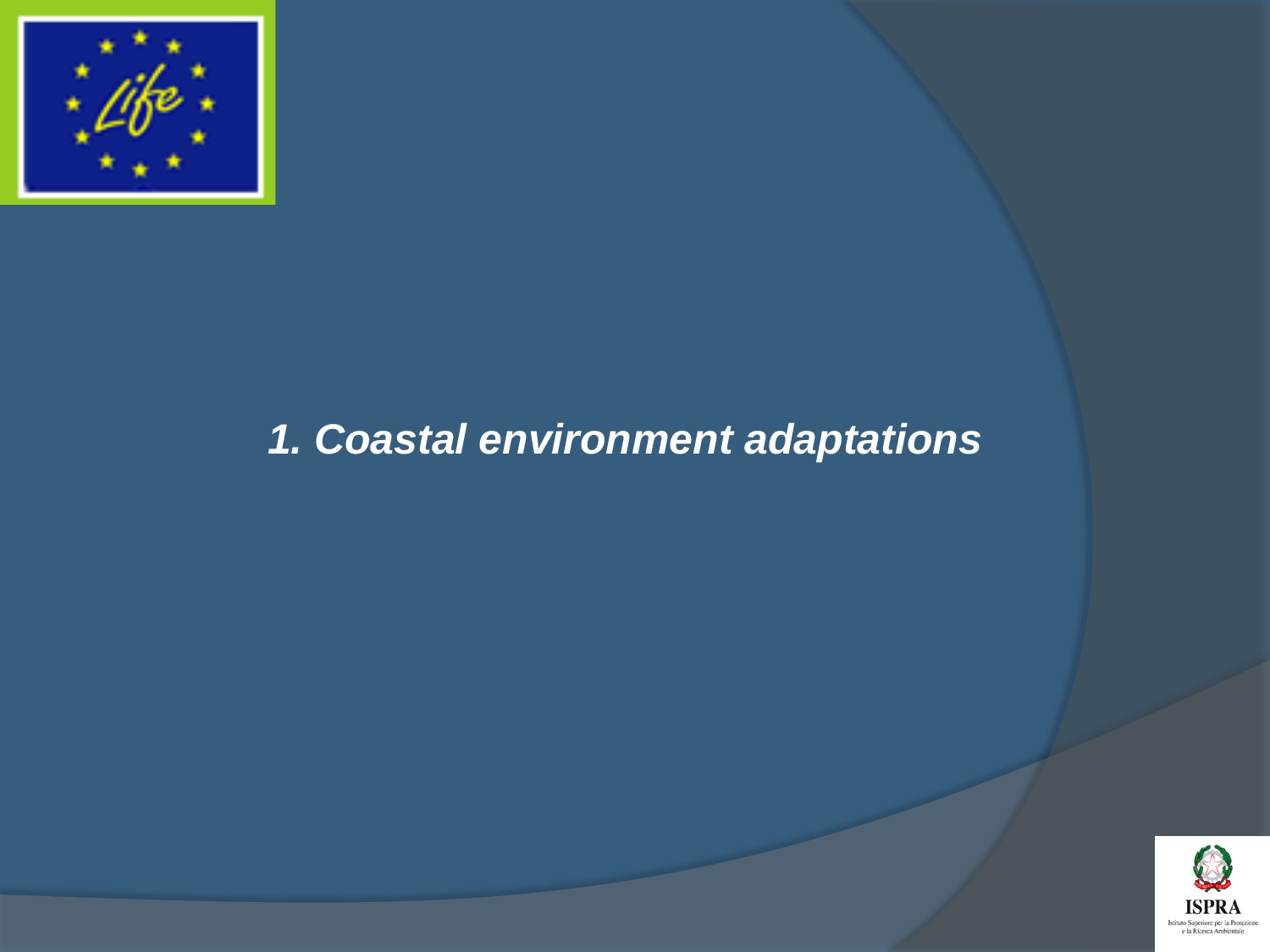#### The *adaptation strategies of coastal systems* are numerous and highly diversified

Planned adaptation depends on the degree of susceptibility of a system to effects of climate change.

. In *adaptation strategies* predominate the uncertainty, we do not know exactly how the climate change will affect our lifestyles, in the future!!!

Global climate models formulate different predictions for the effects on a global scale.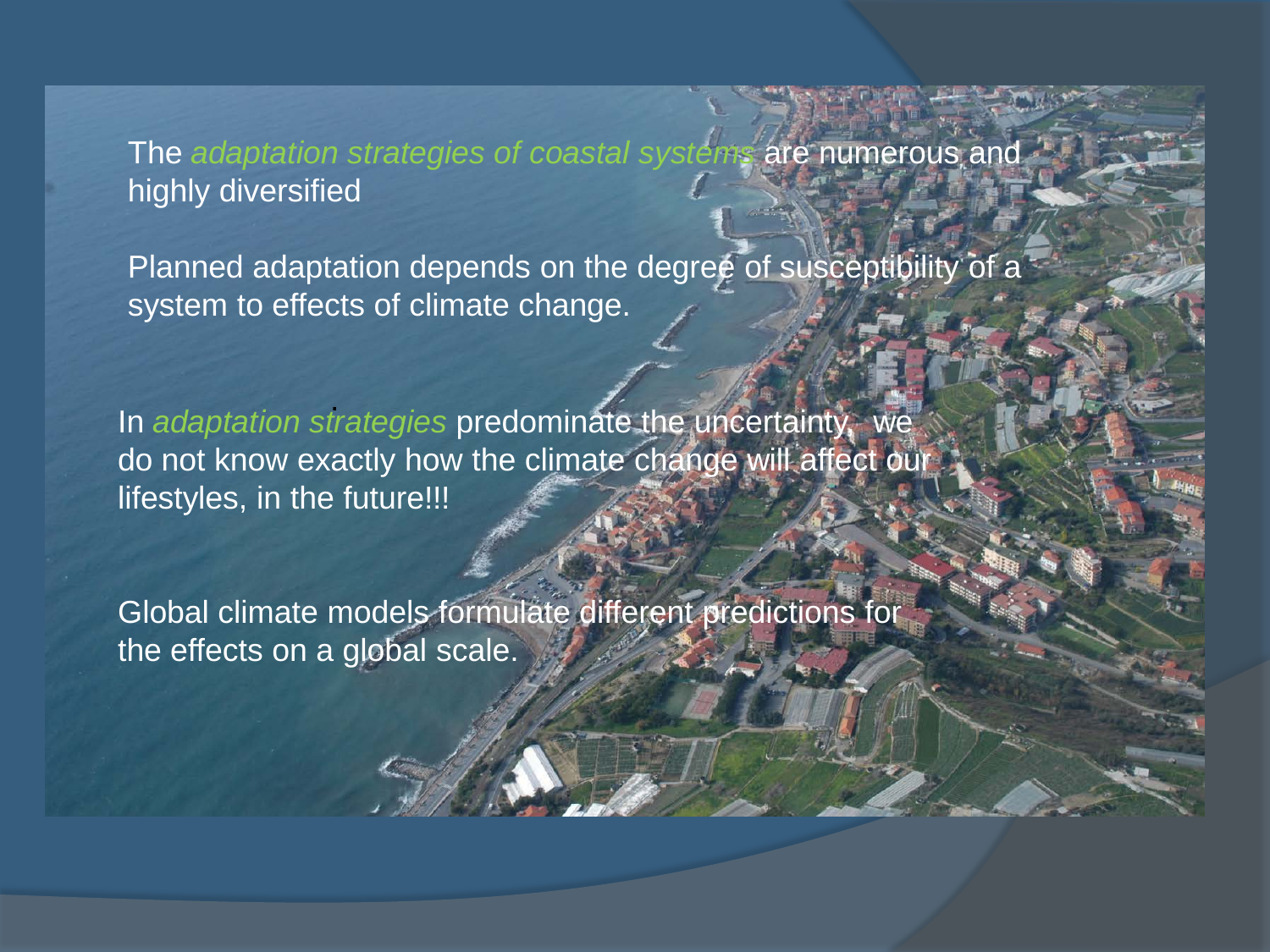Coastal zones are extremely dynamic and vulnerable ecosystems!

An intense and growing urbanization has transformed the equilibrium between natural and anthropic resources and has turned the natural coastal dynamism into a serious risk for coastal urban **settlements** 

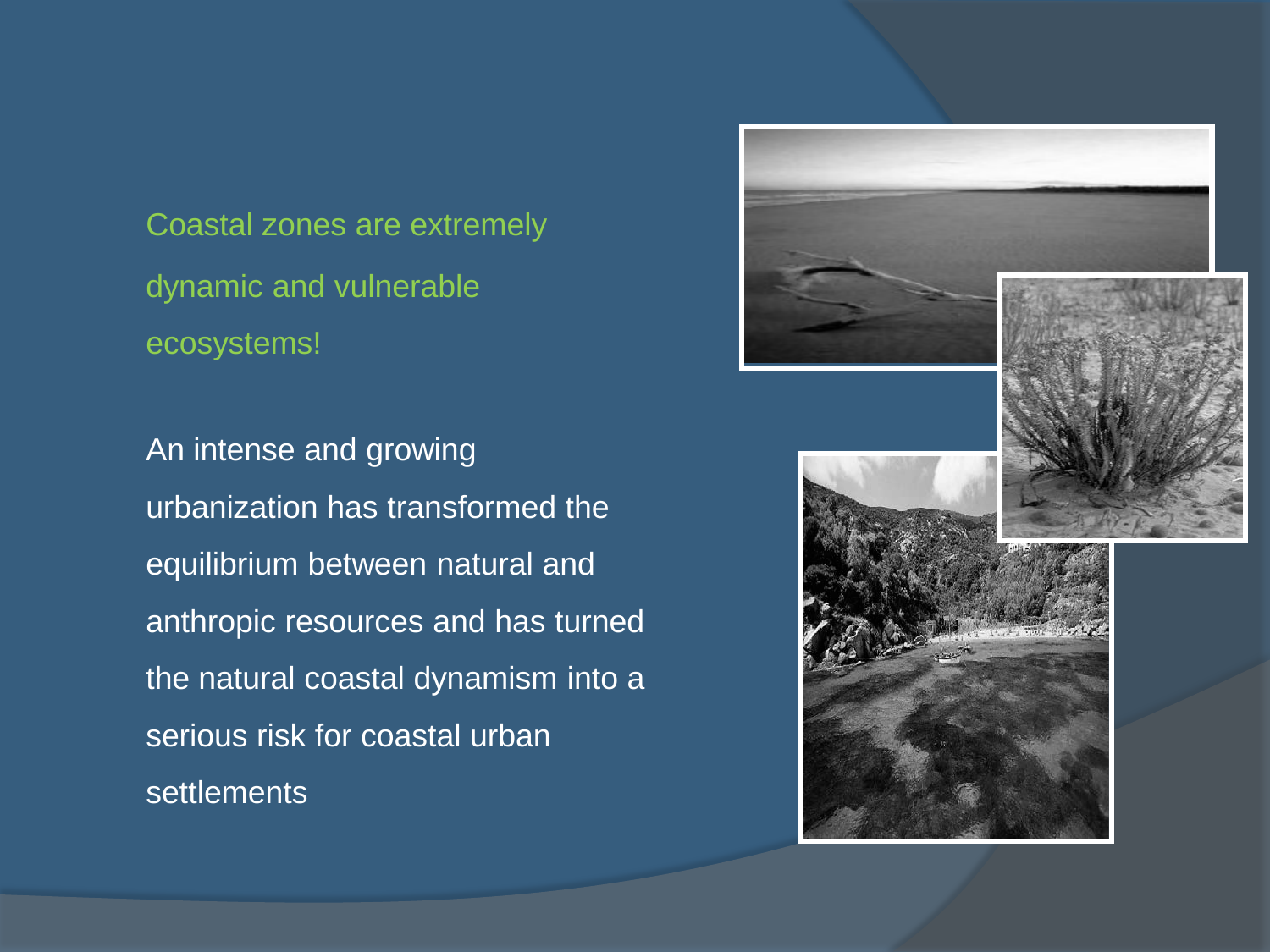Some *adaptation strategies* for the economic activities are the retreat to secure areas from flooding, or construction of protection barriers.

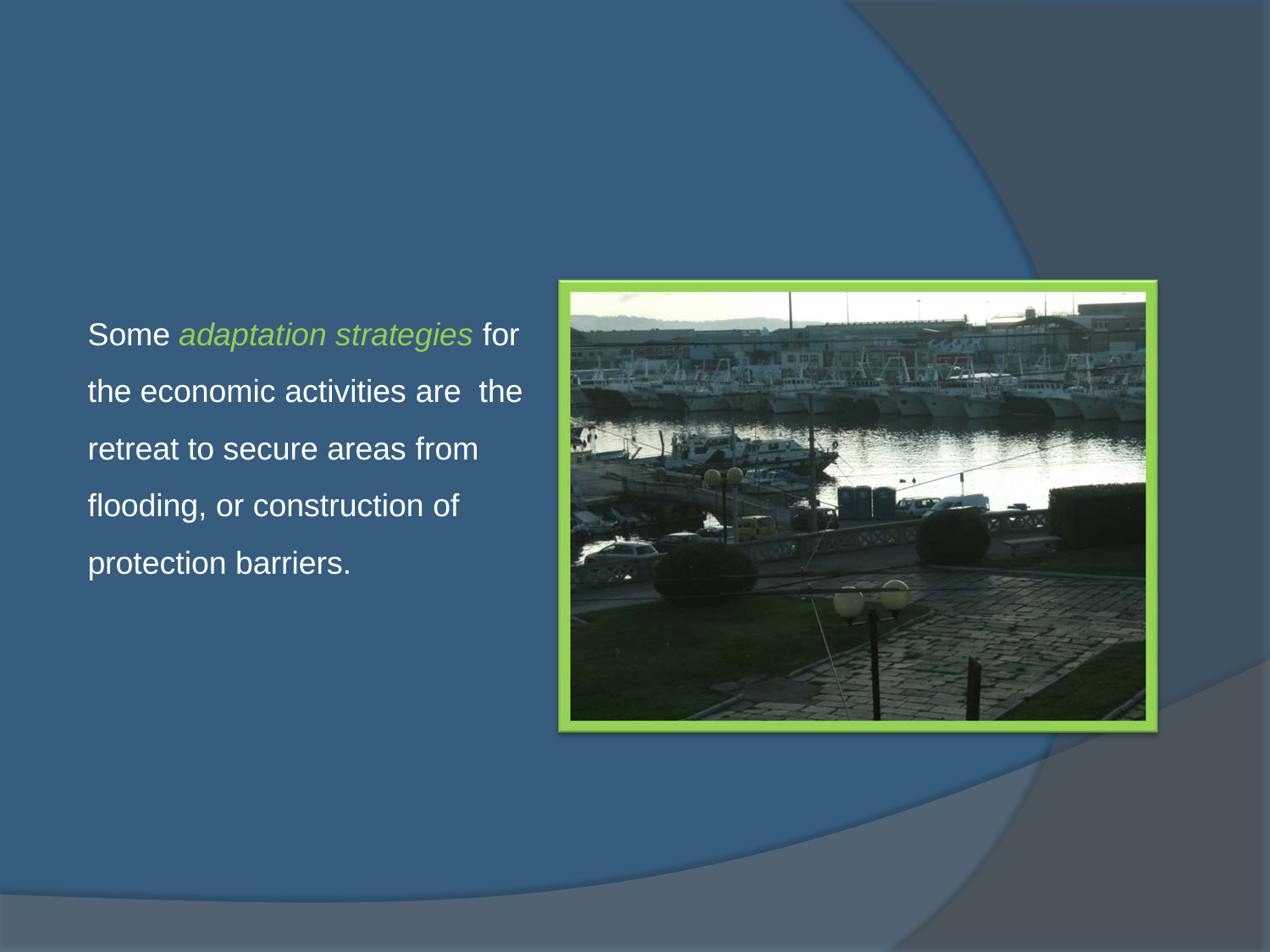#### *Economic effects*

in terms of land/soil loss for economic activities, with consequent changes in the value of the remaining land.

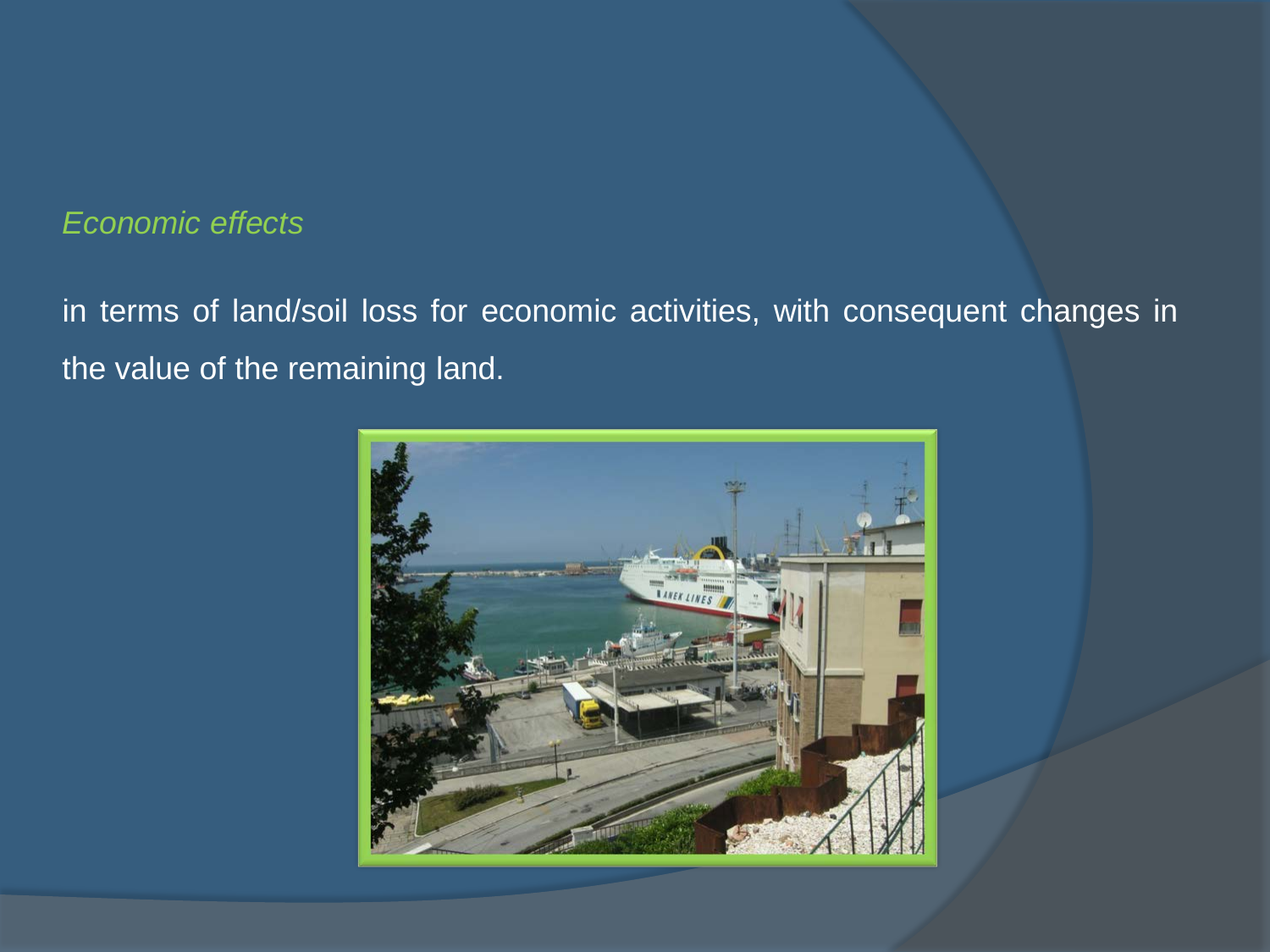*Technological actions*

Building of coastal defense works, physical protection measures that must be carefully planned in an optimal system, to avoid negative effects on the natural dynamics of the coastal strip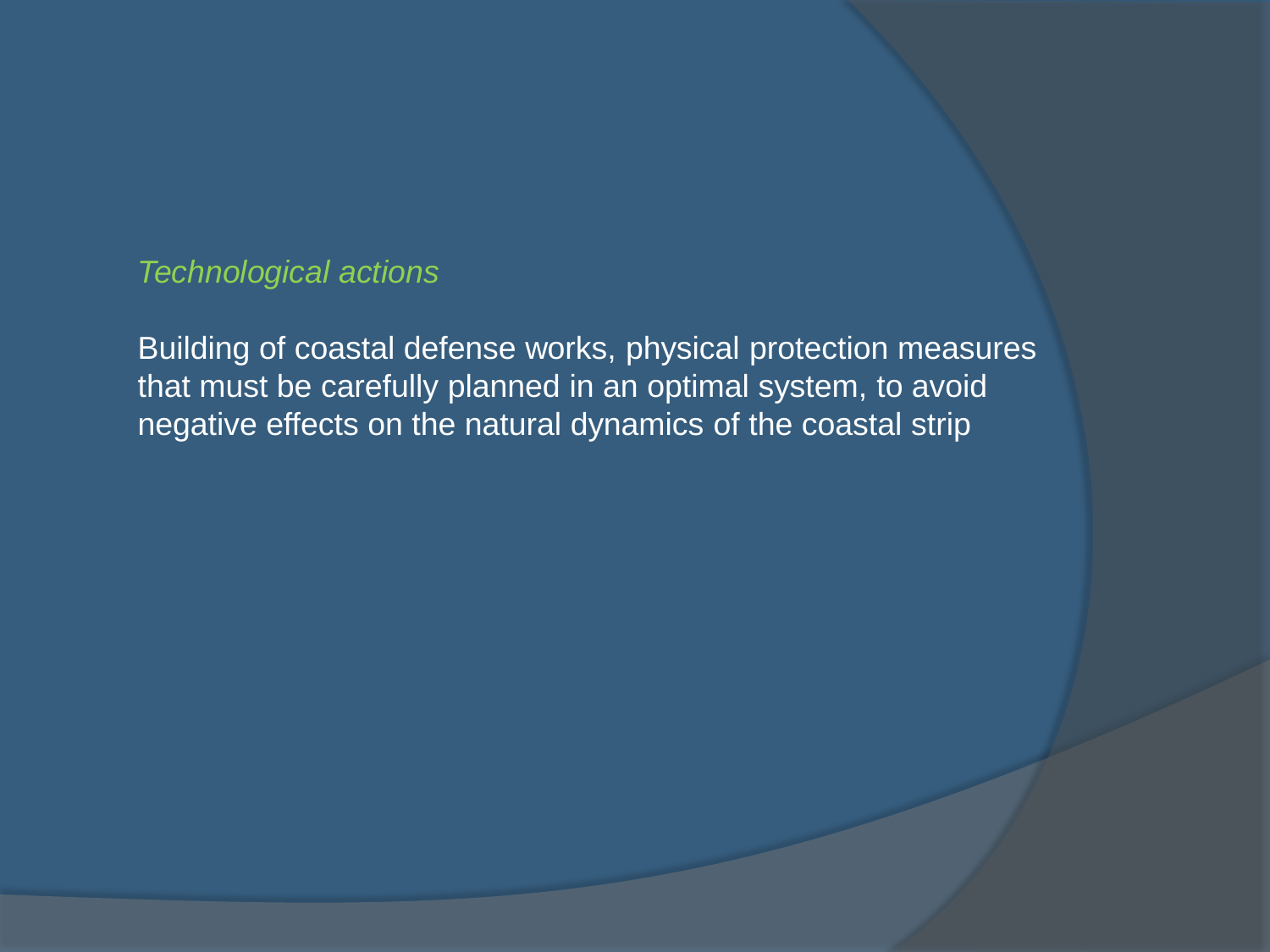#### *Behavioral measures*

Through territorial regulation and urban planning, to induce the modification of some choices, for example recreation, investment in tourist activities not related to climatic conditions, etc.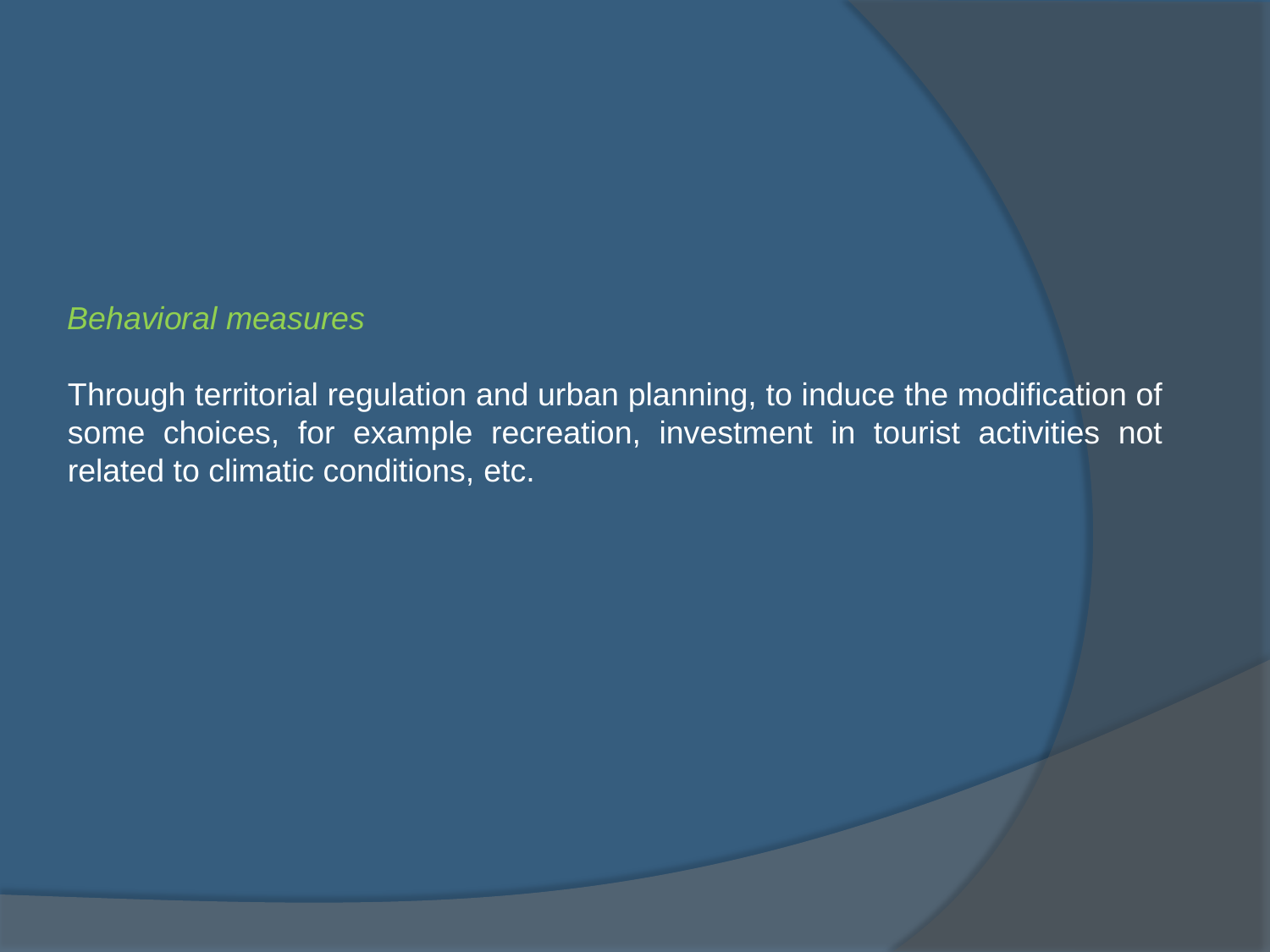#### *Management actions*

Taking into account the rise in sea level will occur in a fairly long period, it will in some cases be moving some territorial and / or infrastructure functions in safe areas, protected from the effects of flooding, or modification of agricultural practices located in areas at risk, or establishment of monitoring programs, etc.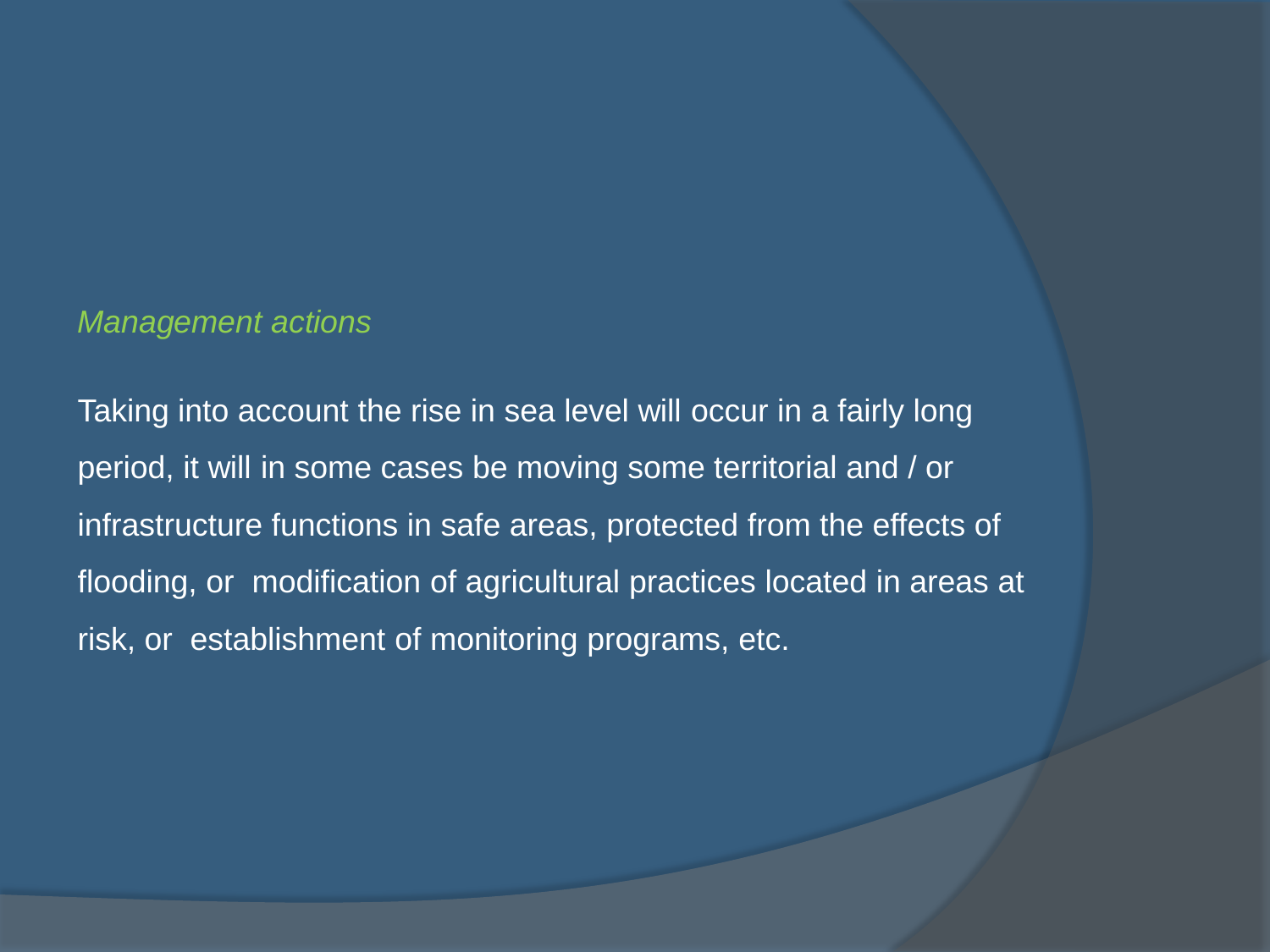*Policy decisions land management*

The realization of planned adaptation measures requires the organization of decision-making processes, based on assessment activities and stakeholder involvement.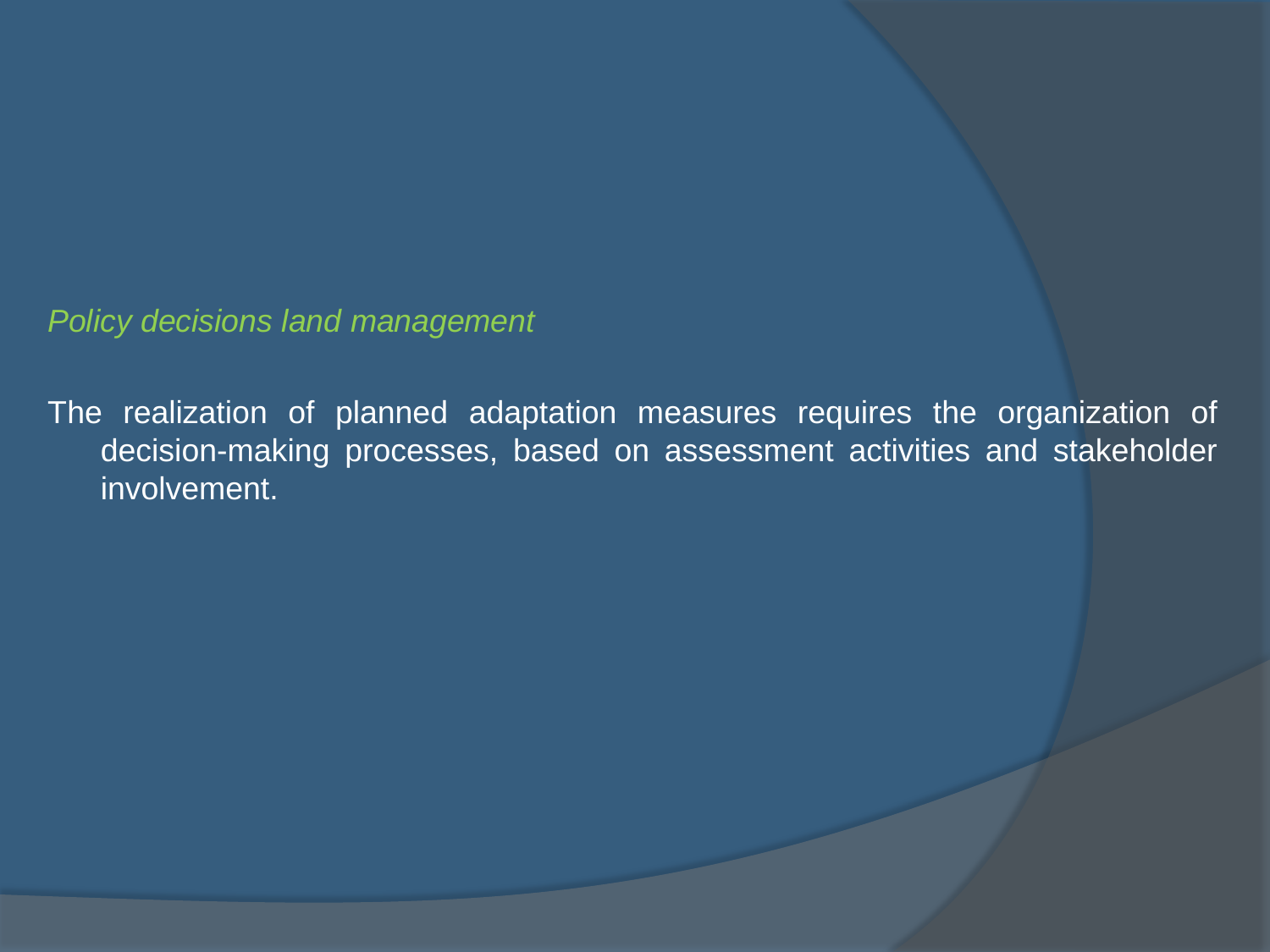Sustainable development can reduce vulnerability to climate change of the territories through the improvement of adaptive capacity and increasing the resilience of human and natural (eco)systems.

Currently, few plans and local and regional instruments for the promotion of sustainability, which explicitly include both adaptation to the impacts of climate change is the promotion of adaptability.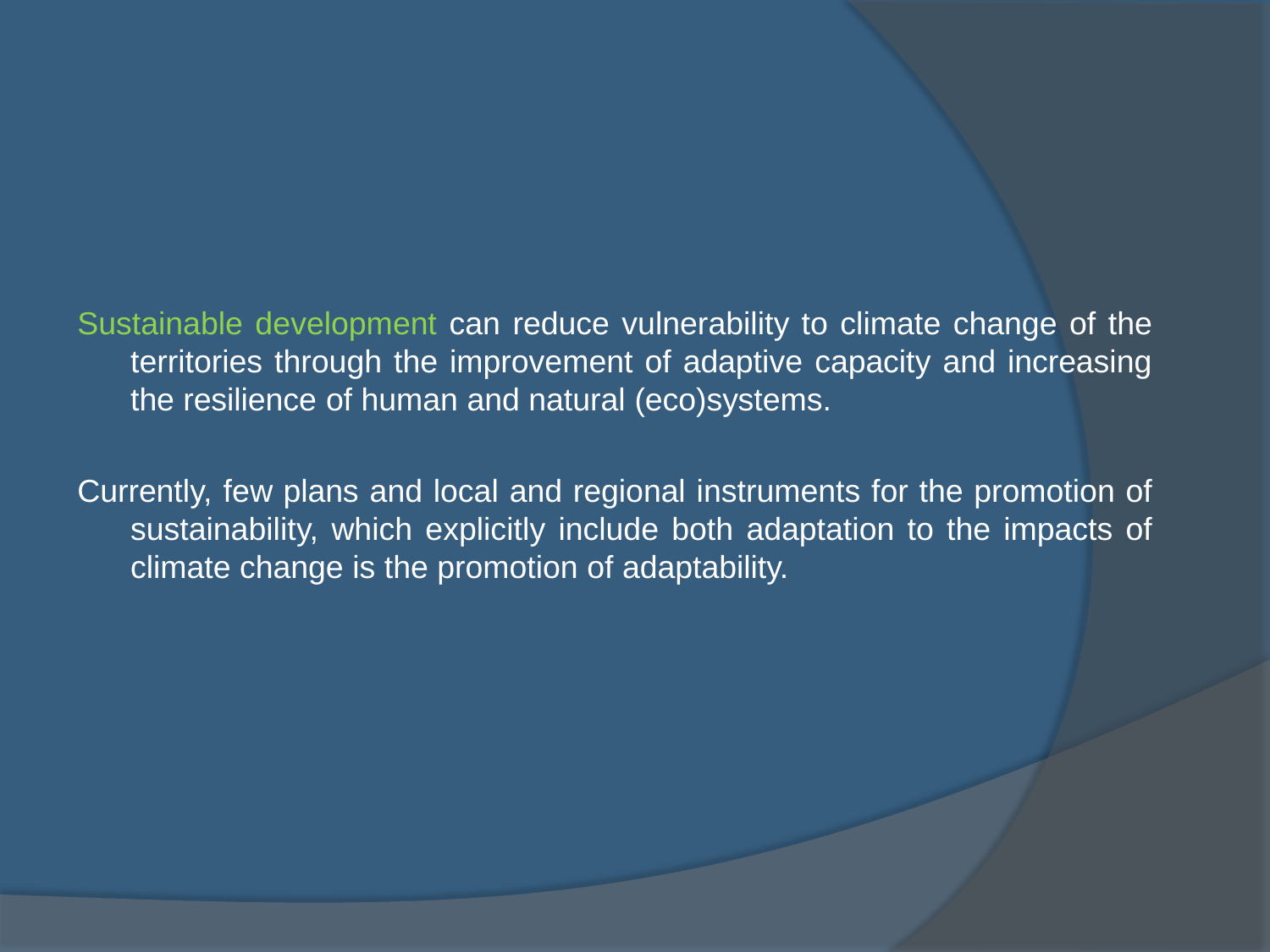*Main critical issues*

 $\triangleright$  Lack of information on the mitigation options risk from climate change.

 Environmental, economic, social, cultural, attitudinal and behavioral barriers which act as a filter to the implementation of adaptation.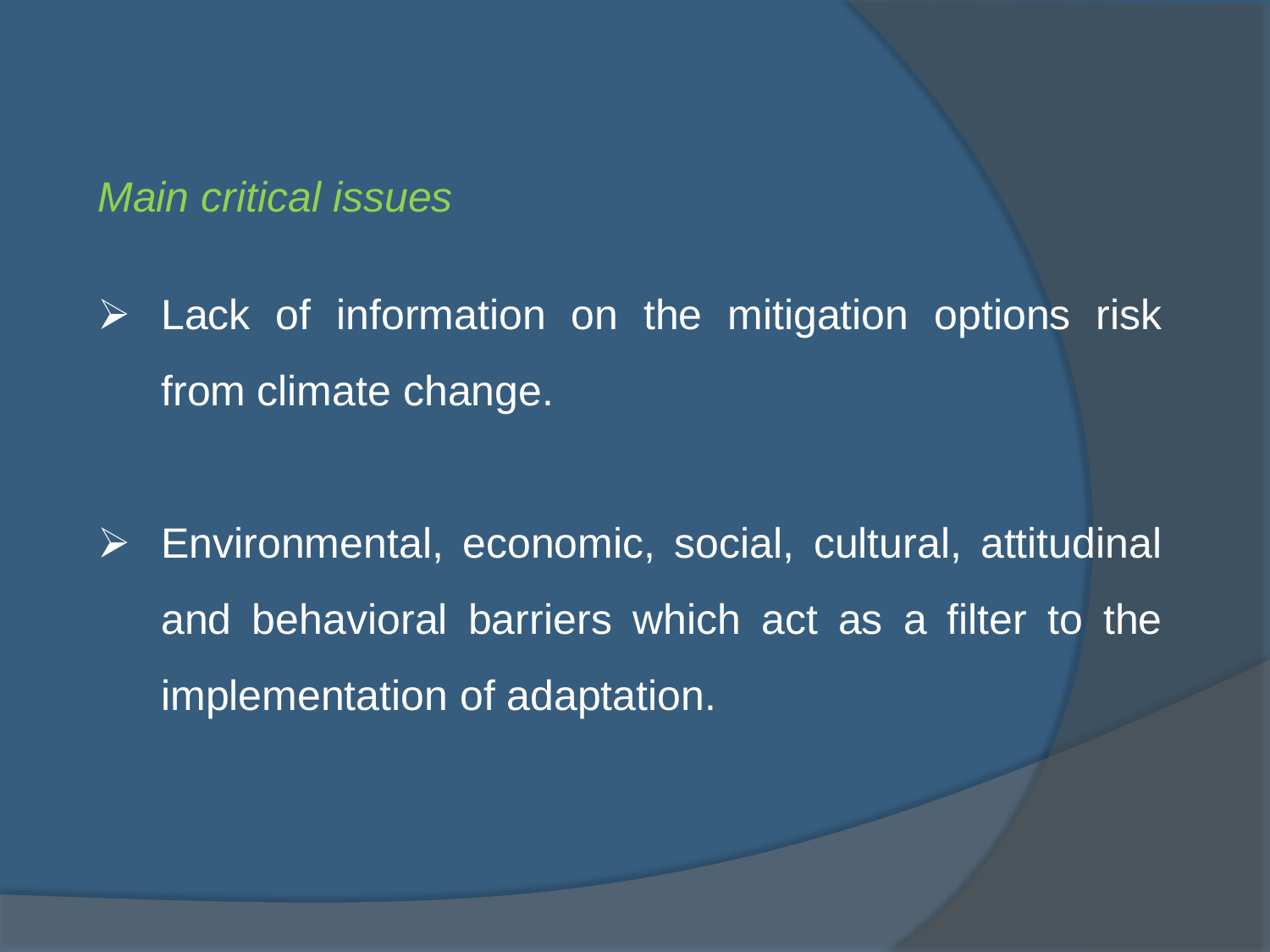*In conclusion*

there are no established methods / indicators useful for quantitative assessment of the adaptive capacity of a system.

*But*

Including the mapping of risk from coastal erosion in longterm planning, local and regional decision makers can regulate the development of areas at risk of erosion and flooding and reduce financial investments to compensate damages.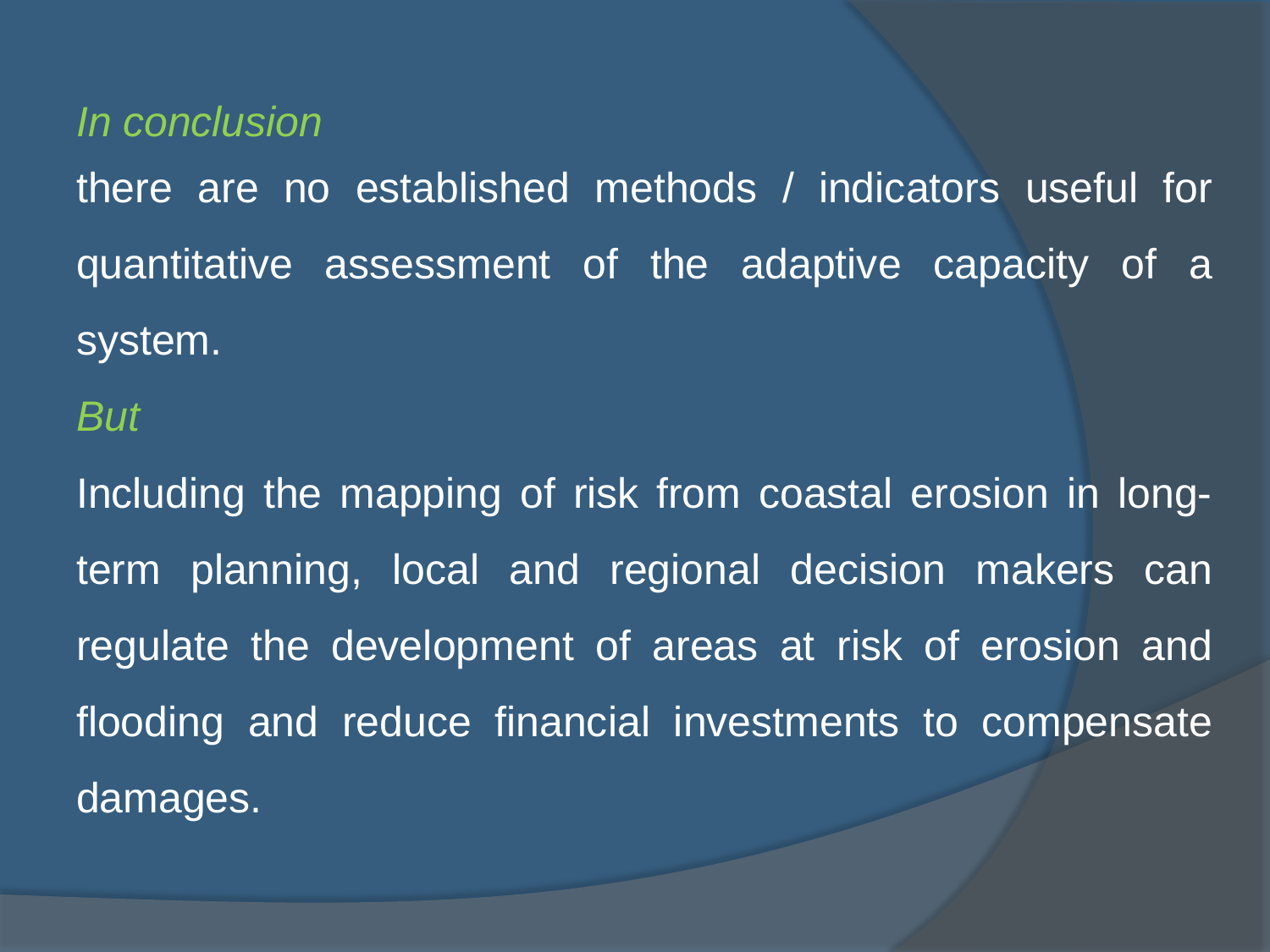

### *2. Ancona littoral case study*

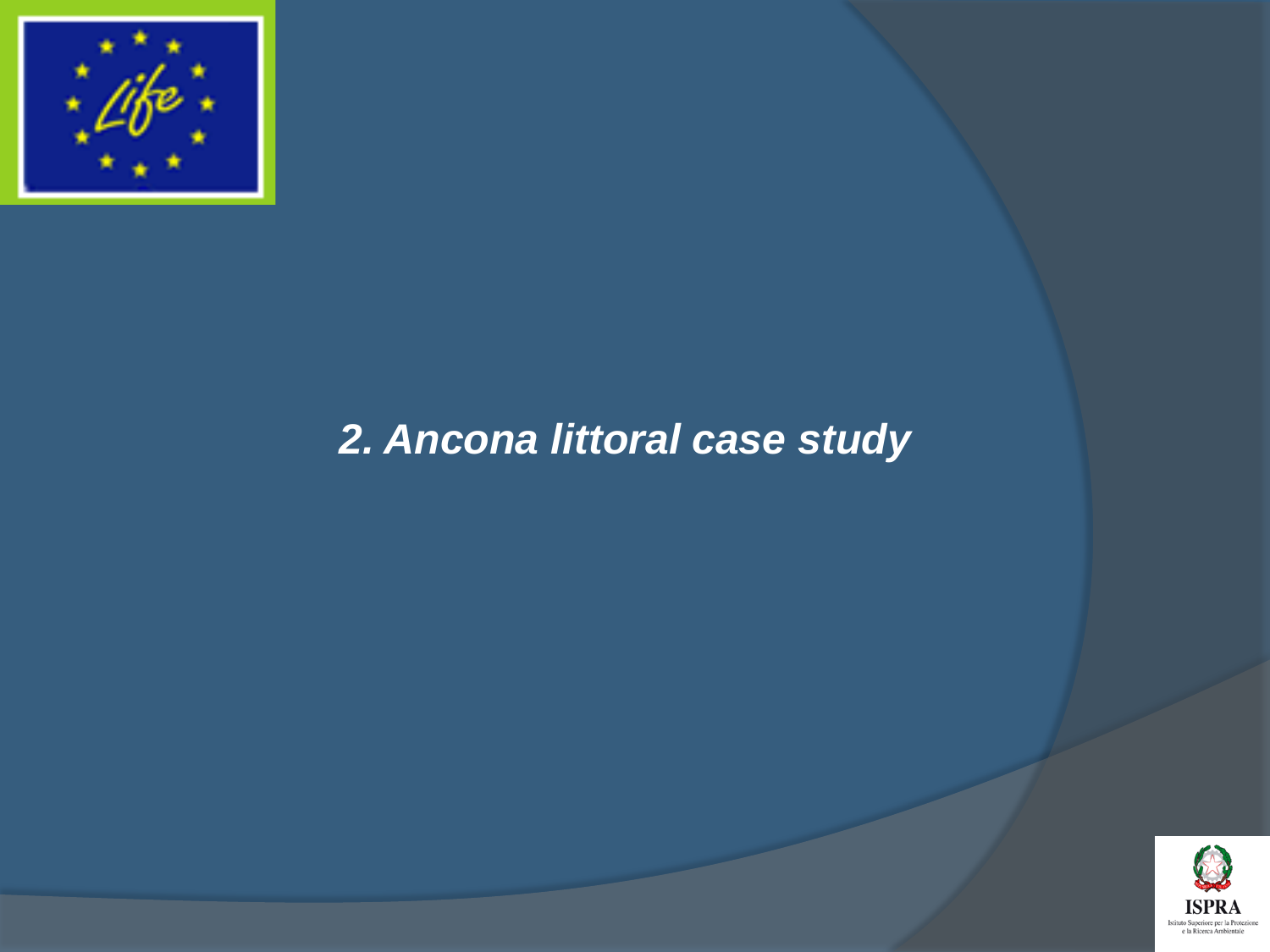#### **In coastal area**

**resources are affected from multiple, intense and often competing pressures!**

**climate change effects will amplify this problem already serious risk state!!!**

>IPCC have indicated Climate Change in coastal zone due to

**Increasing relative sea level rise**

**Increasing probability of extreme flood events**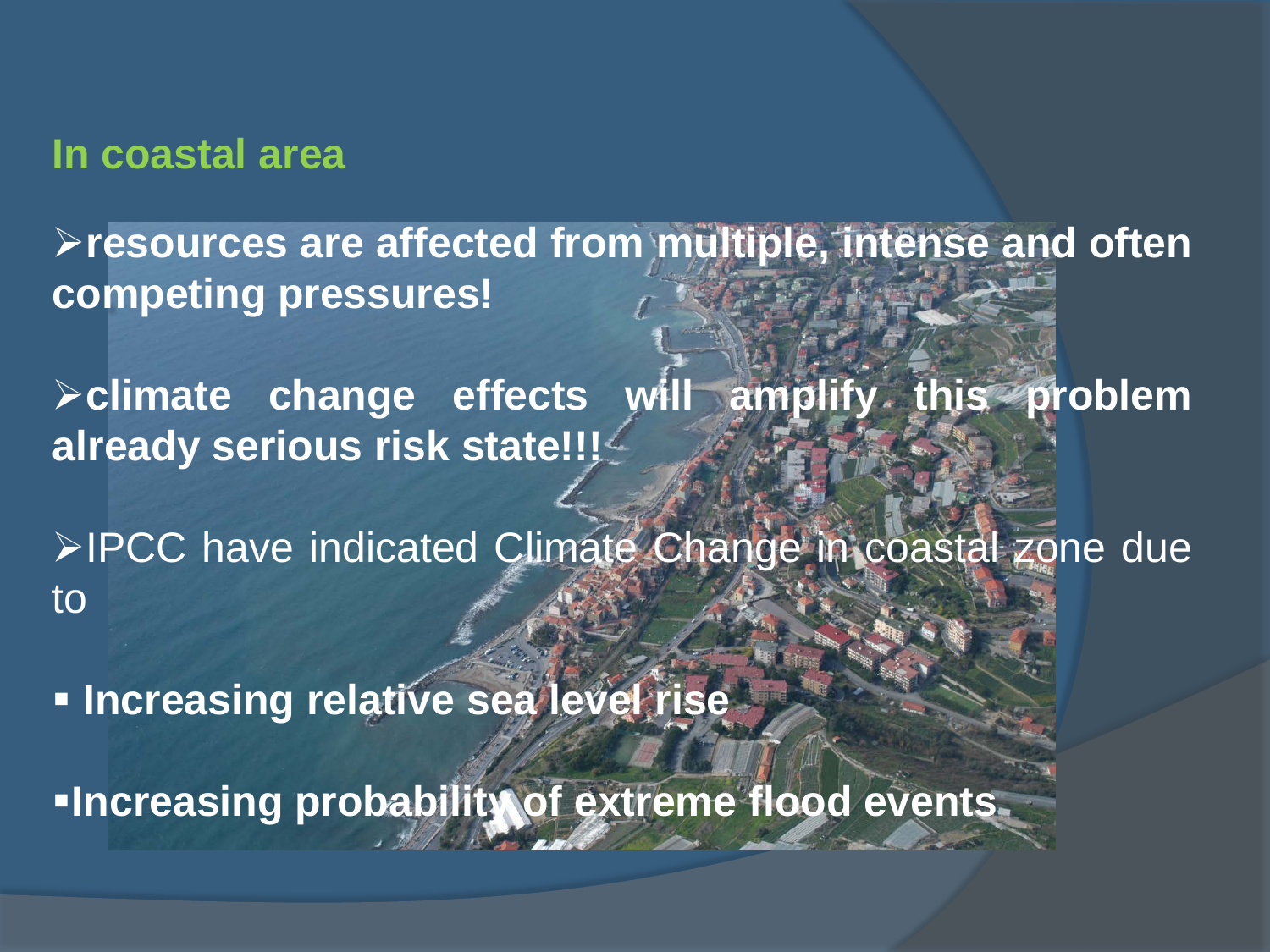# Research Objective

**To adopt an indicator-based approach to evaluate**

**the coastal vulnerability to sea level rise on Ancona shoreline (Marche Region, Italy) referred to the Climate Change effects and antrophic pressures**

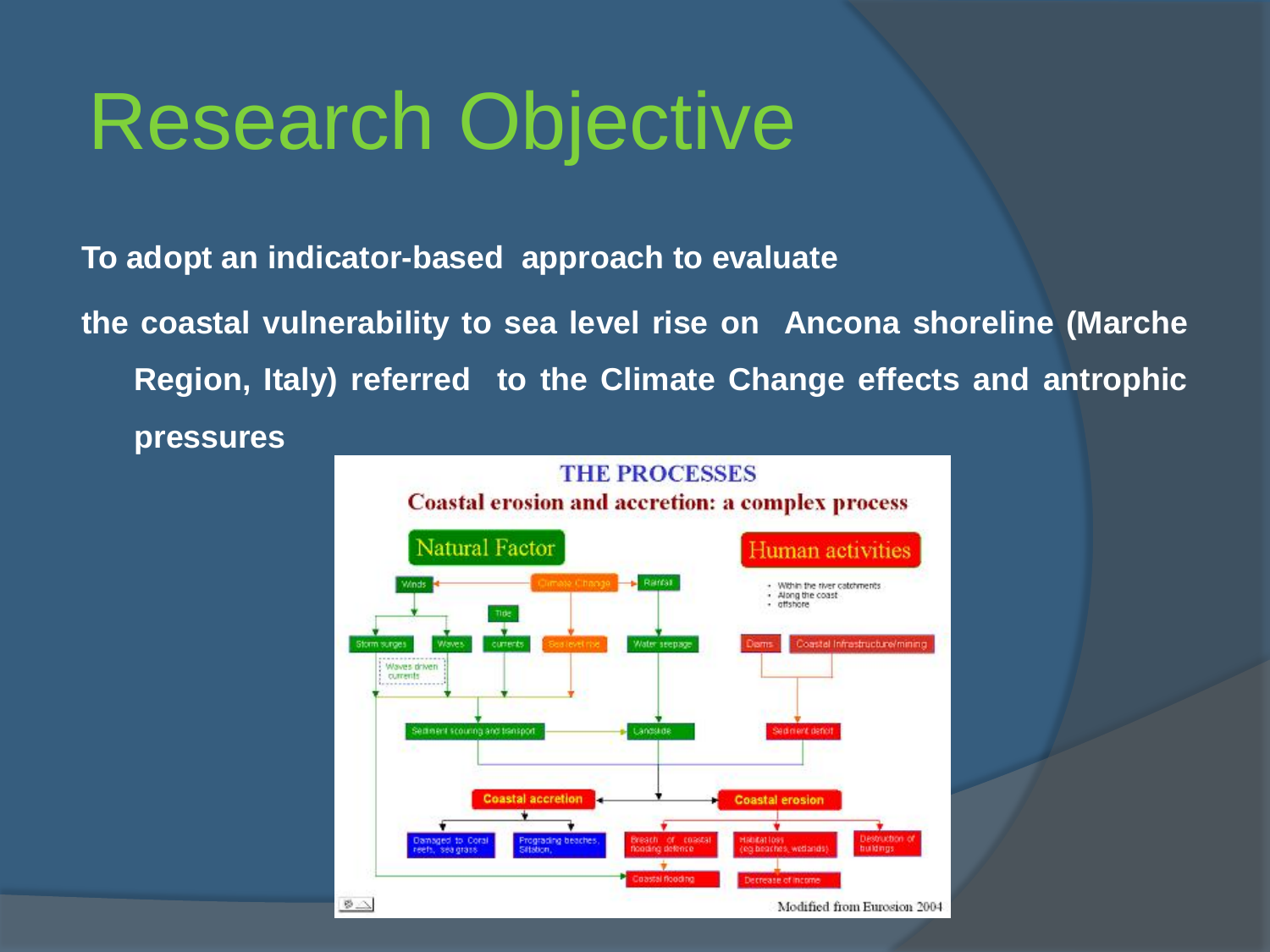# **Methodology**

 $\checkmark$ The methodology assessing

**the current and future** *physical sensitivity* **to coastal erosion and flooding is proposed by the EUROSION project**.

According to the Eurosion results (2002-2004)

is presented an application of **Coastal Risk analysis, based on numerical indexes development.**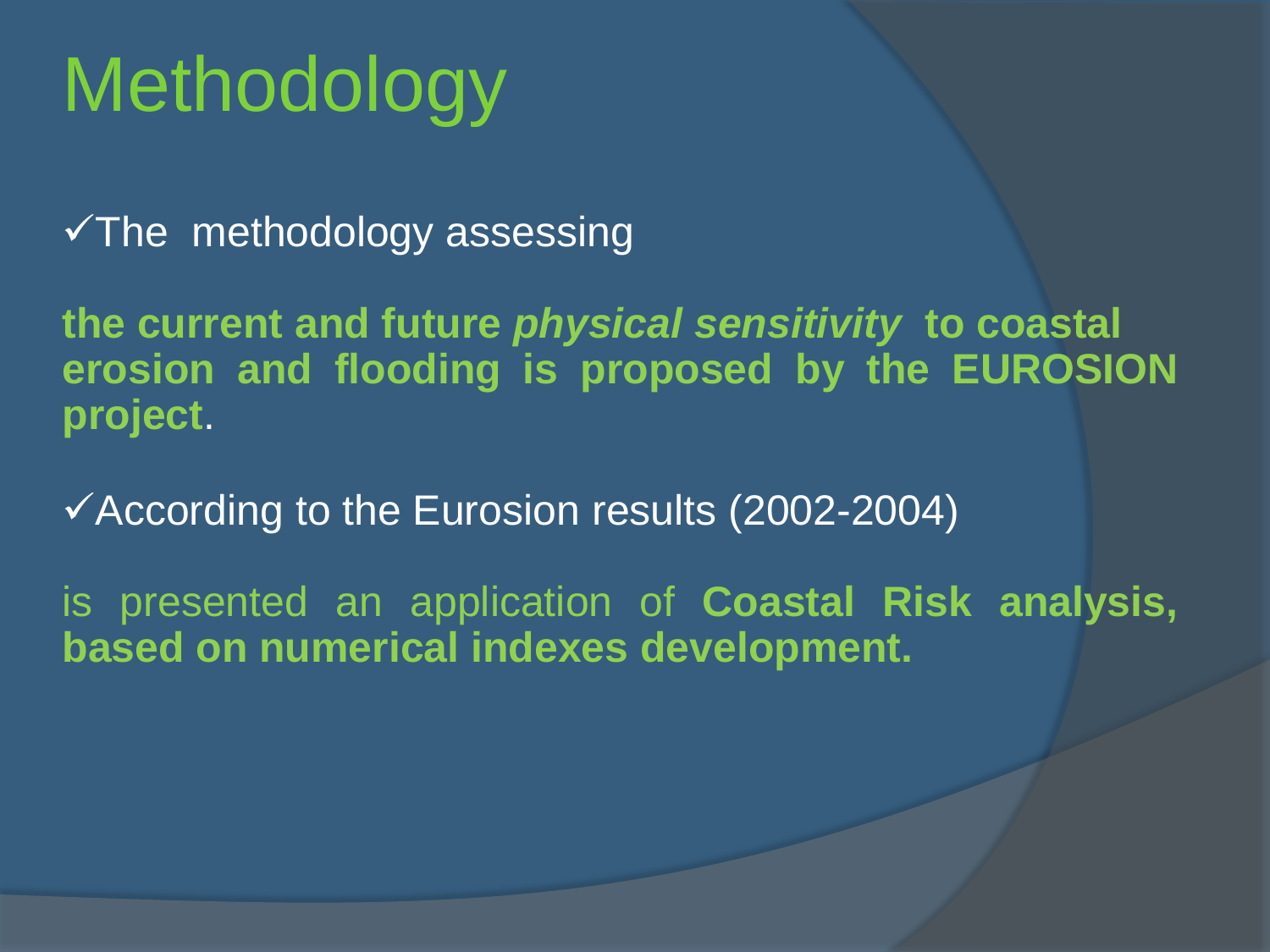### Case study and RICE

**The municipality of Ancona is storically affected by an intensive use of coastline and accentuated erosive dynamics of the shoreline**

**According to the EUROSION project is convenient to introduce the concept of** *Radius of Influence of Coastal Erosion (RICE***)**

**The** *RICE* **has defined as the terrestrial areas within 500 meters of littoral, under 10 meters of elevation above mean sea level, may potentially be subject to coastal erosion or flooding in the coming period of 100 years.**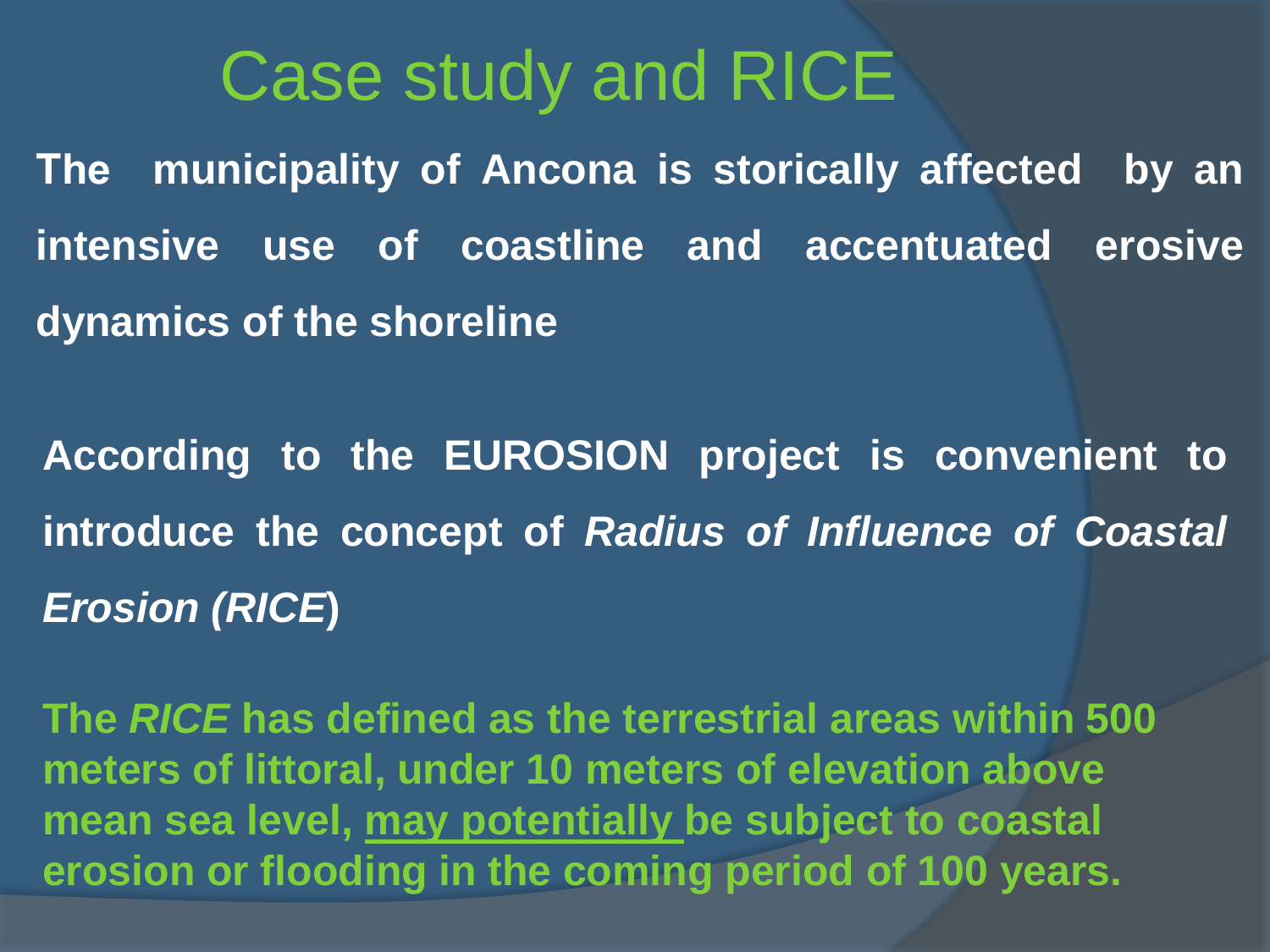## Step by step methodology

Step 1

**the Ancona littoral has been divided in three Phisiografic Units, portions of coastline with homogeneus features: N.1 Cape (Conero area) N.2 Port (harbour area ) N.3 Alluvial plan**





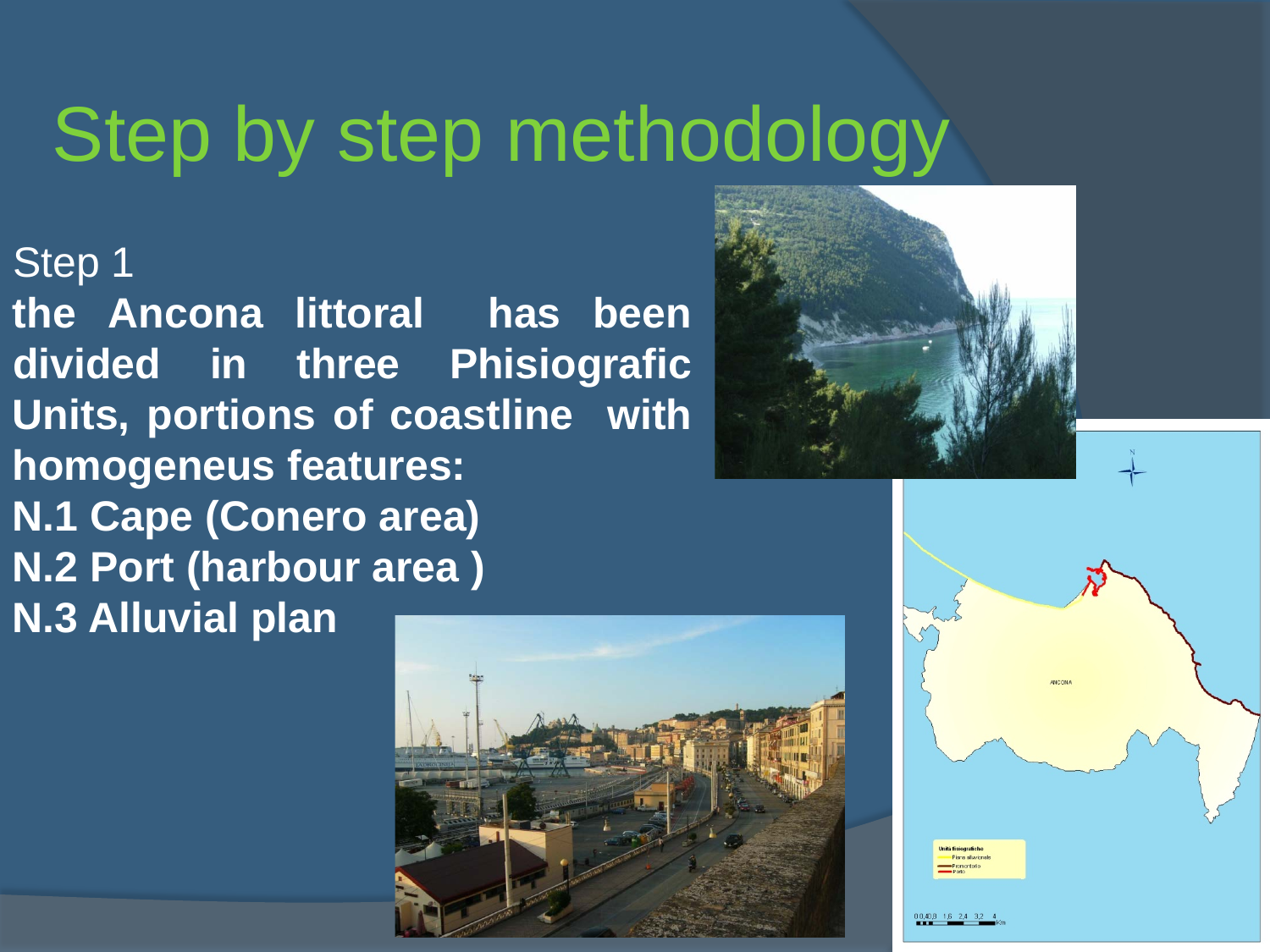### Step by step methodology





0051 2 3 4

### Step 2

**Creation of Ancona RICE buffer: areas located within 500 meters from the coastline lying under 10 meters**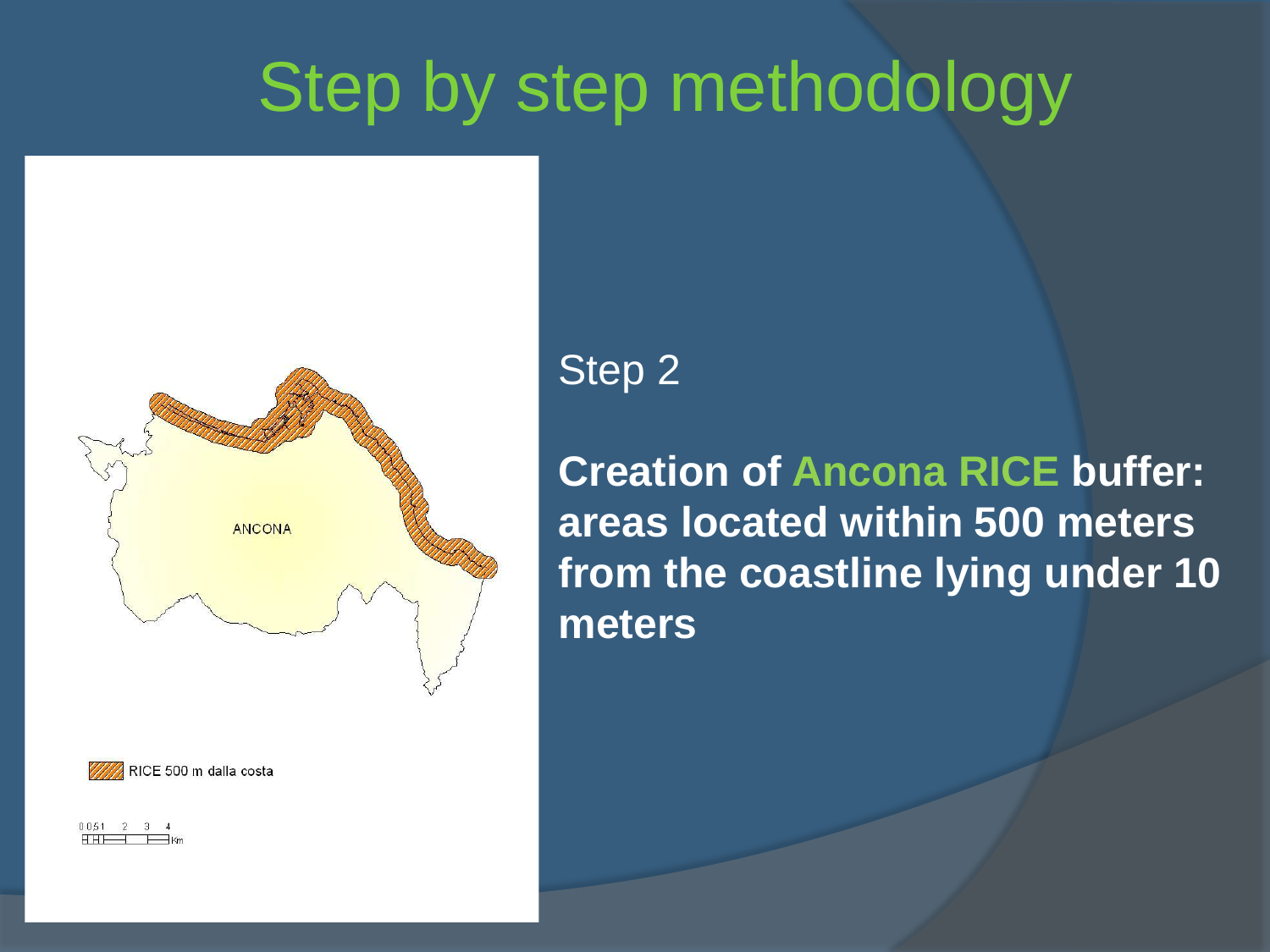### Assessing Sensitivity

- **Once defined the area RICE buffer, the pressure indicators in relation with the current and expected future exposure to coastal erosion and flooding at local level are**
- **Sea level rise – SLR (best estimate next 100 years)**
- **Shoreline evolution – TEV (erosion or accretion)**
- **Highest water level – HWL (increase level)**
- **Geo morphological coastal type – GEC (susceptibility to erosion)**
- **Elevation of near shore coastal zone - ARICE**
- **Coastal defence works systems – ODC (engineered frontage including protection structure)**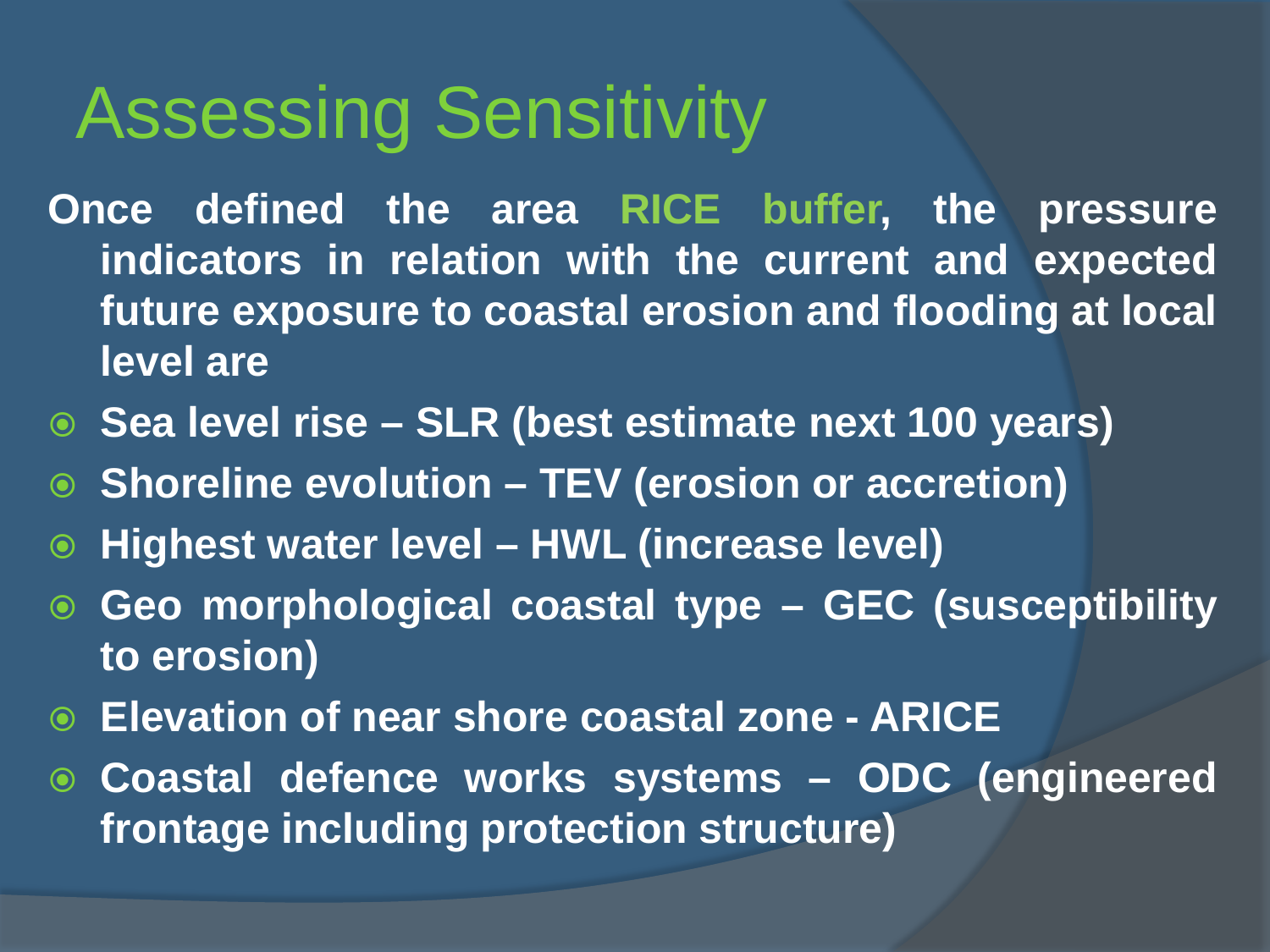### Assessing Sensitivity

The Sensitivity Coastal Index (ISC) has been calculated using the alghoritm listened below:

### \*ISC= SLR+TEV+HWL+GEC+ARice+ODC

The ISC Index represents the sum of points of pressure indicators calculating for every Phisiografic Unit at local level

**Pressure scoring from 0 to 12**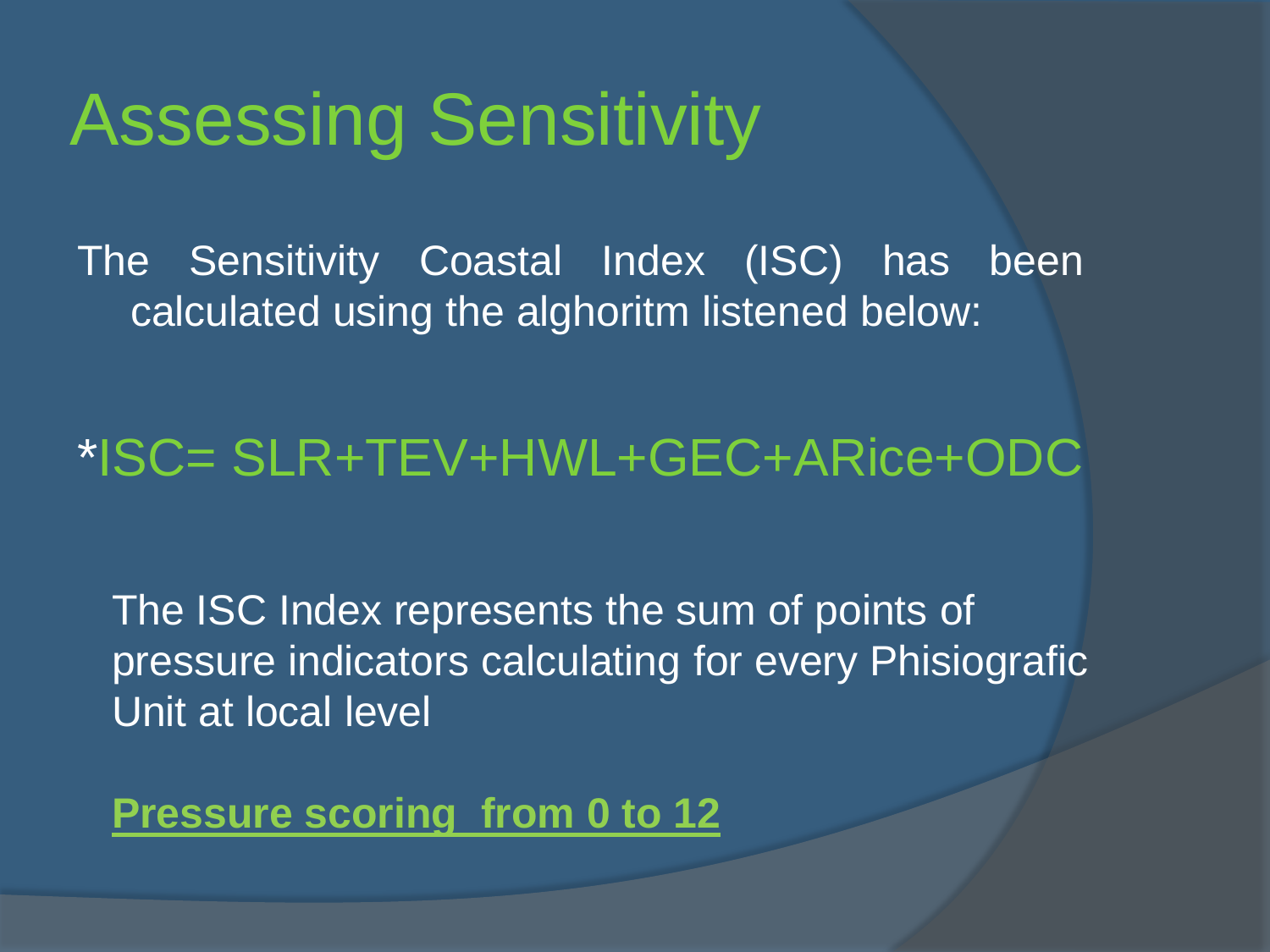# Assessing Sensitivity

| <b>ISC</b> (Indice Sensitività) | Punteggio |
|---------------------------------|-----------|
| <b>UNITA FISIOGRAFICA</b>       |           |
| <b>PROMONTORIO</b>              |           |
| <b>UNITA FISIOGRAFICA</b>       |           |
| <b>PORTO:</b>                   |           |
| <b>UNITA FISIOGRAFICA</b>       |           |
| <b>PIANURA</b>                  |           |

The three physiographic units are characterized by an high index of coastal sensitivity, due to their morphological characteristics.

For the No. 2 - Port Unit, the value of sensitivity is due to the engineerred frontage.

The elevated value of the No.3 unit – alluvial plan - are function of the greater tendency to erosion and the widespread presence in the area of coastal protection systems. The presence of coastal defense systems confirms the level of instability and fragility of these areas already characterized by intense erosion.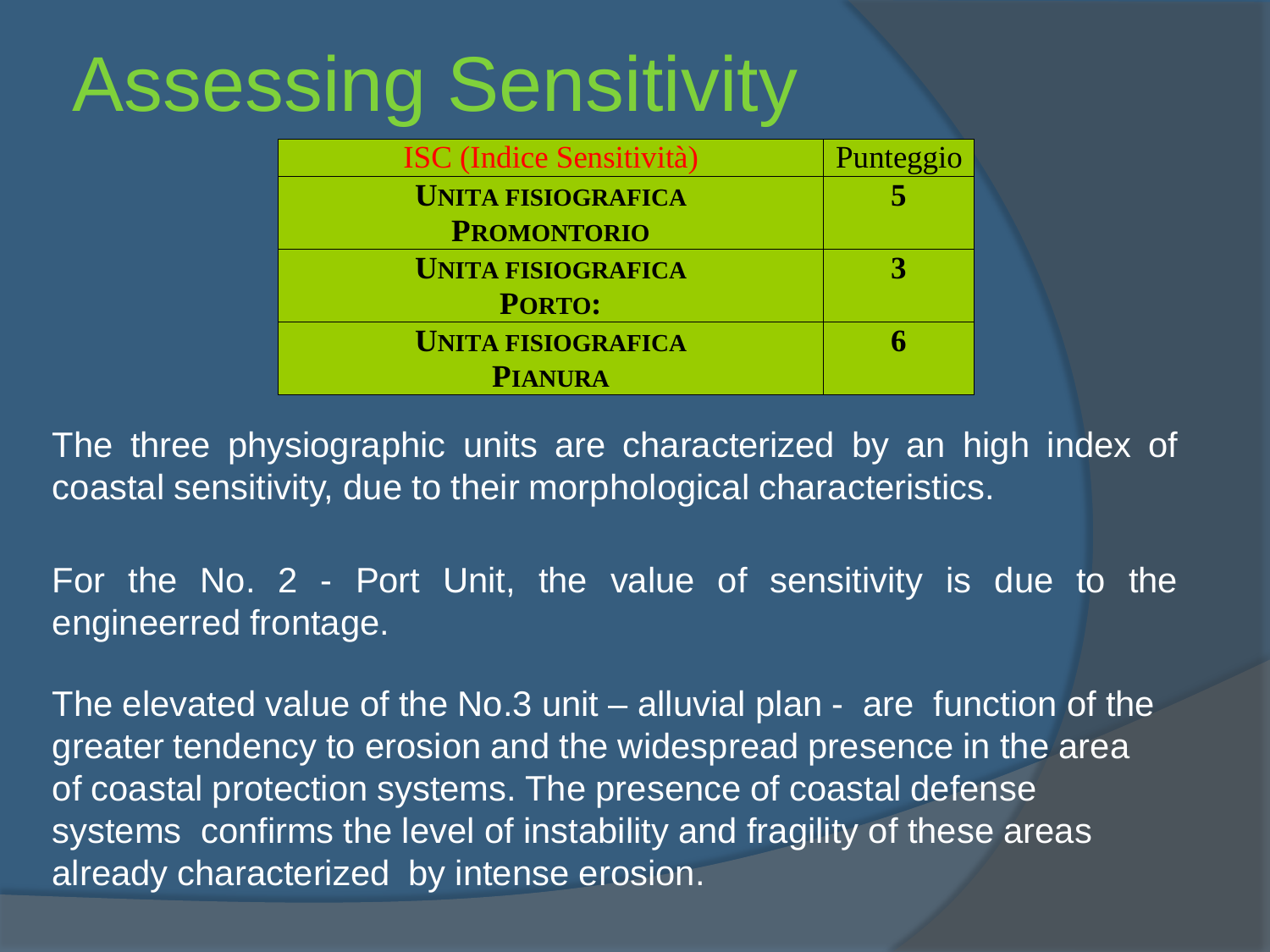## Assessing Vulnerability

**The Vulnerability Index (IVC) has been calculated using the algorithm**

**IVC= P Rice+ U Rice + E Rice +U10km**

measuring at local level the potential impact of erosion and flooding through impact indicators IVC is express like sum of points of impact indicators calculating for every Phisiografic Unit.

**Pressure scoring from 0 to 8 points**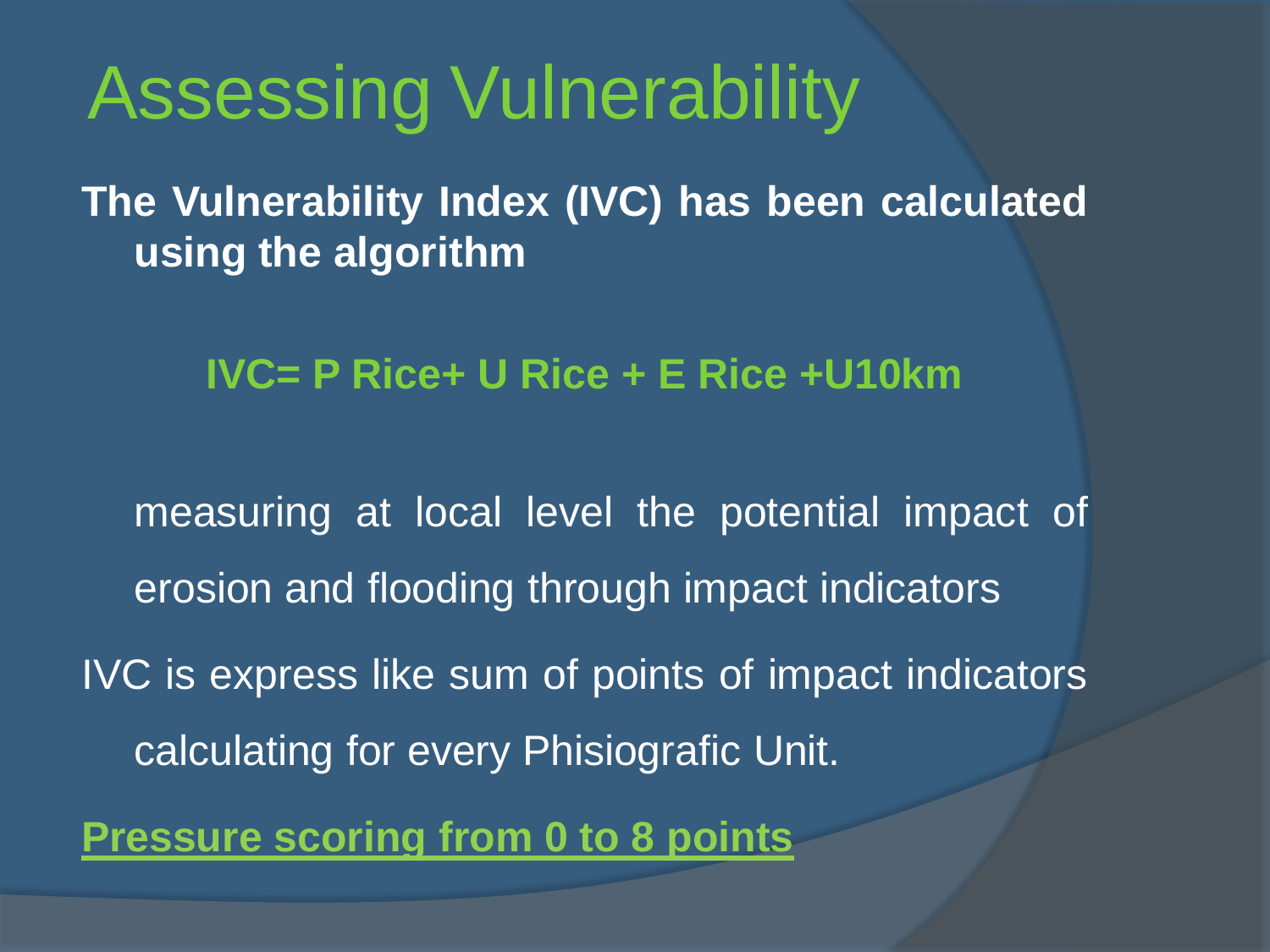## Assessing Vulnerability

The potential impact indicators

**Population living within the RICE area (P RICE)**

 **% of coastal urbanisation and industrial areas in the** *RICE* **(U RICE)**

 **% of high ecological value areas in RICE (E RICE)**

 **% of urbanisation of coastal area in 10 Km (U10Km)**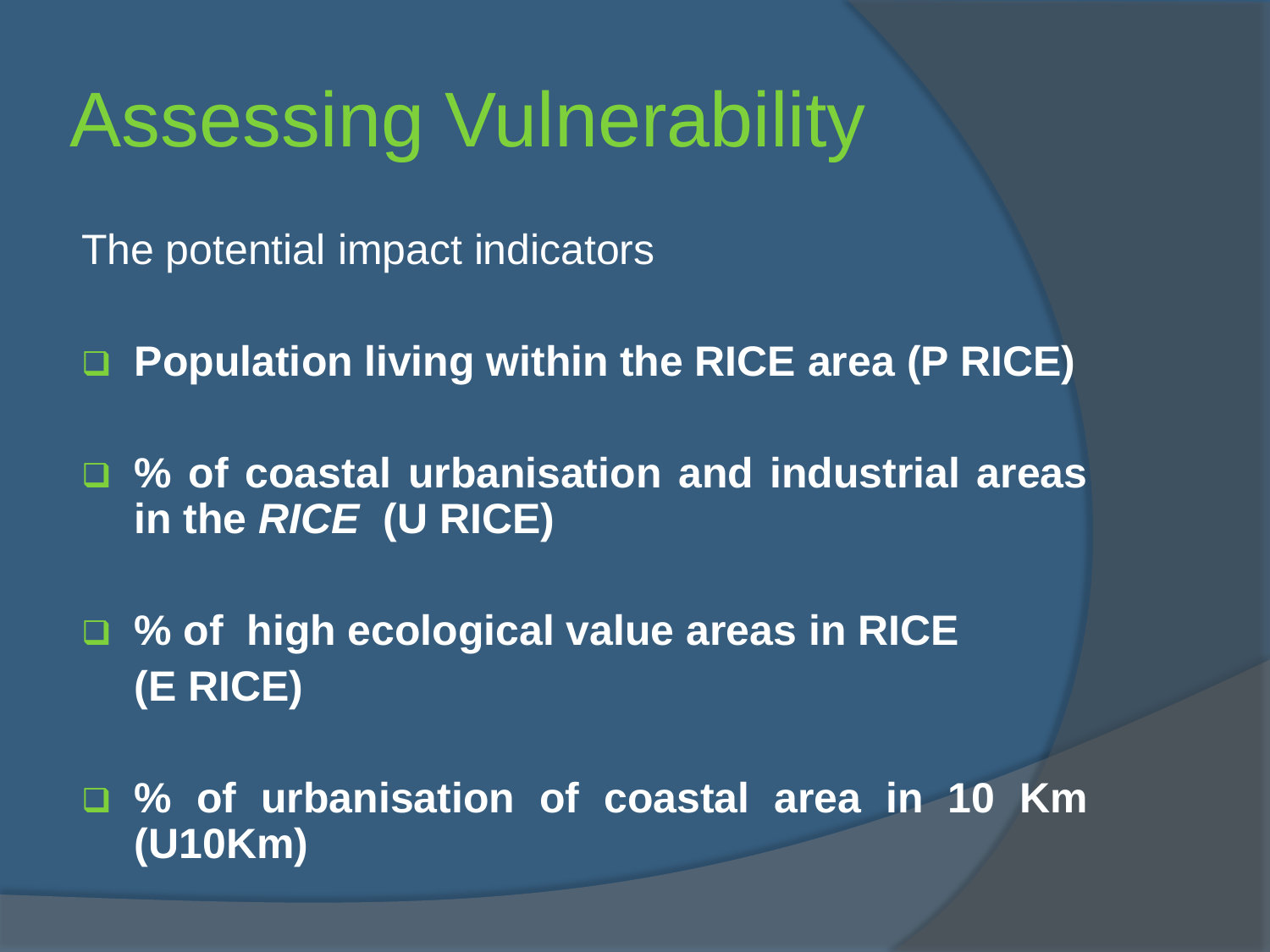# Assessing Vulnerability

| Indice di Vulnerabilità Costiera (IVC) | Punteggio |
|----------------------------------------|-----------|
| <b>UNITA FISIOGRAFICA</b>              |           |
| <b>PROMONTORIO</b>                     |           |
| <b>UNITA FISIOGRAFICA</b>              |           |
| <b>PORTO:</b>                          |           |
| <b>UNITA FISIOGRAFICA</b>              |           |
| <b>PIANA ALLUVIONALE</b>               |           |

For the No. 2 - Port unit, the value of vulnerability index is *3* for the presence of harbour infrastructures The physiographic units Cape and Alluvial Plan show a value of IVC of *4*

tied for the Cape, at the presence of high ecological value territories (Nature 2000 Network)

for the Alluvial Plan according to the high urbanization and economic settlements index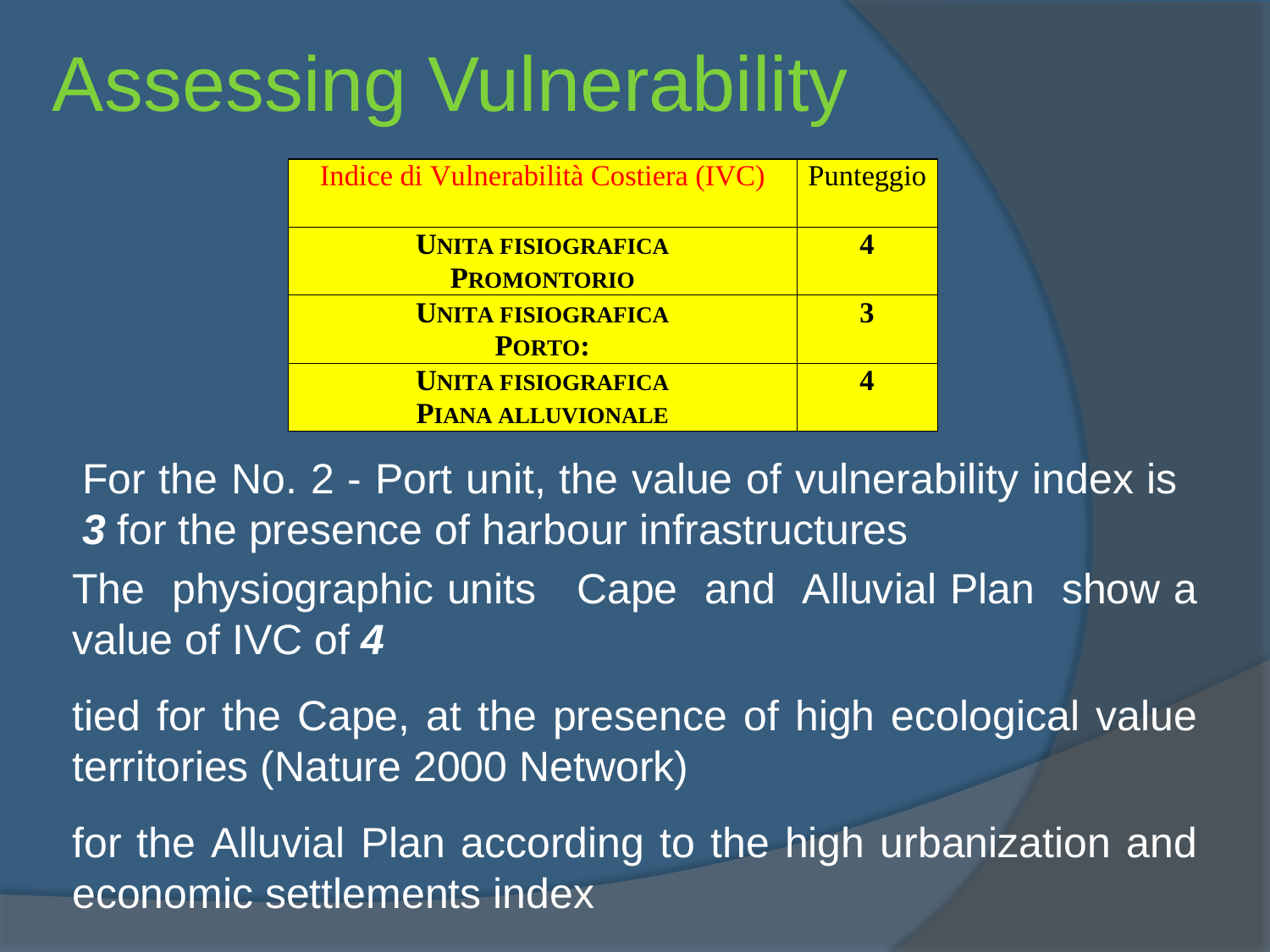### Risk Assessment

**Within the RICE area identified**

**the characterization of Coastal Risk, not only as a probability of occurrence of harmful events to humans and environment, but as a parameter, according to the following equation:**

**RC = ISC \* IVC**

RC: Coastal Risk ISC: Sensitivity Coastal Index IVC: Vulnerability Coastal Index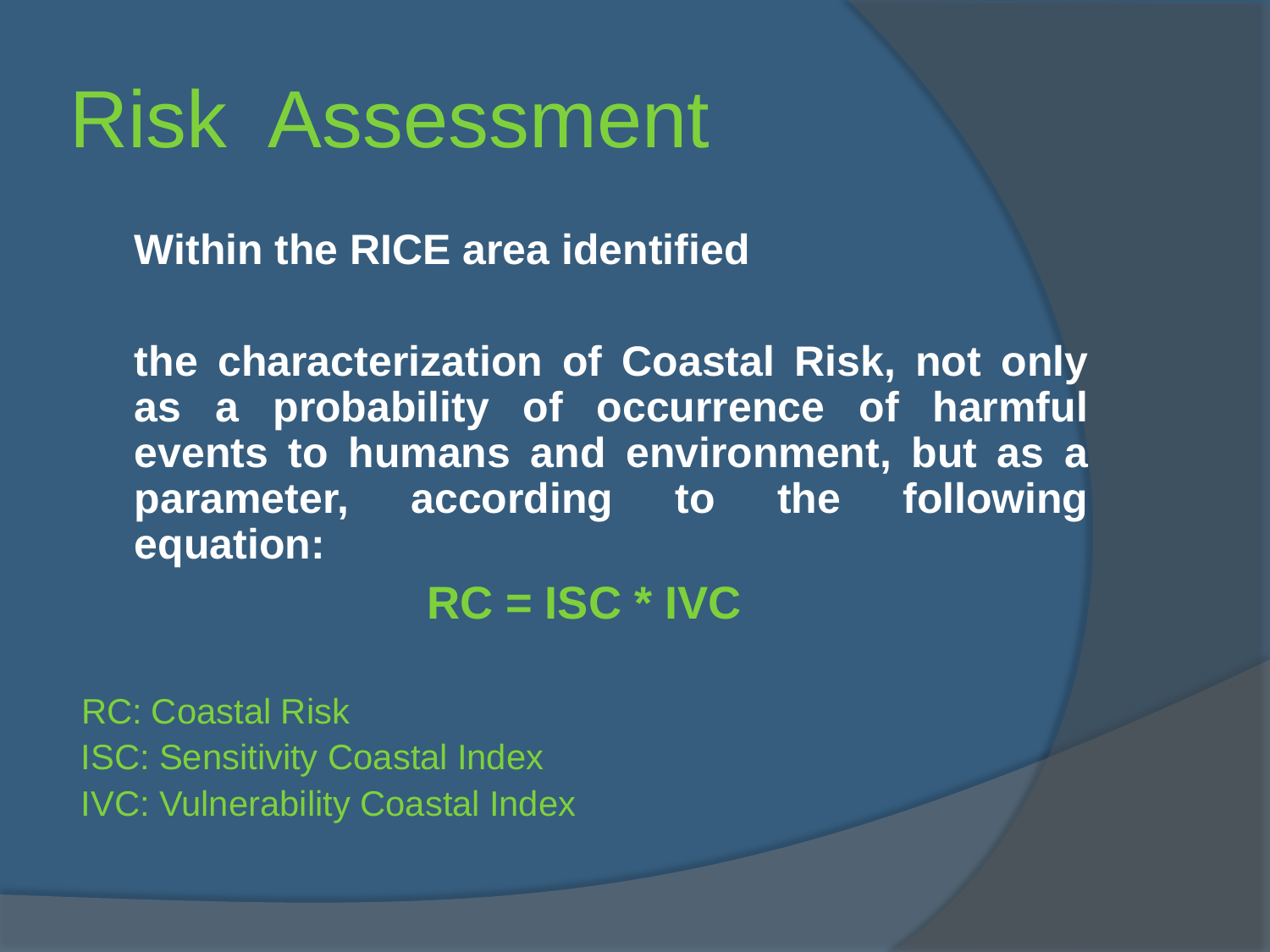## Risk Assessment

**The result of the previous equation don't express numerically the expected damage, but it is a quantitative assessment of the presence of causal factors of events at potential risks for the coast at local level for every Ph Unit**

| <b>UNITA FISIOGRAFICA</b> | <b>VALORE RISCHIO COSTIERO</b> | <b>CLASSE</b>       |
|---------------------------|--------------------------------|---------------------|
|                           | NORMALIZZATO (IRCN)            |                     |
| <b>Promontorio</b>        | 20.8                           | Rischio medio       |
|                           |                                |                     |
| Porto                     | 94                             | Rischio medio basso |
|                           |                                |                     |
| Pianura Alluvionale       |                                | Rischio medio       |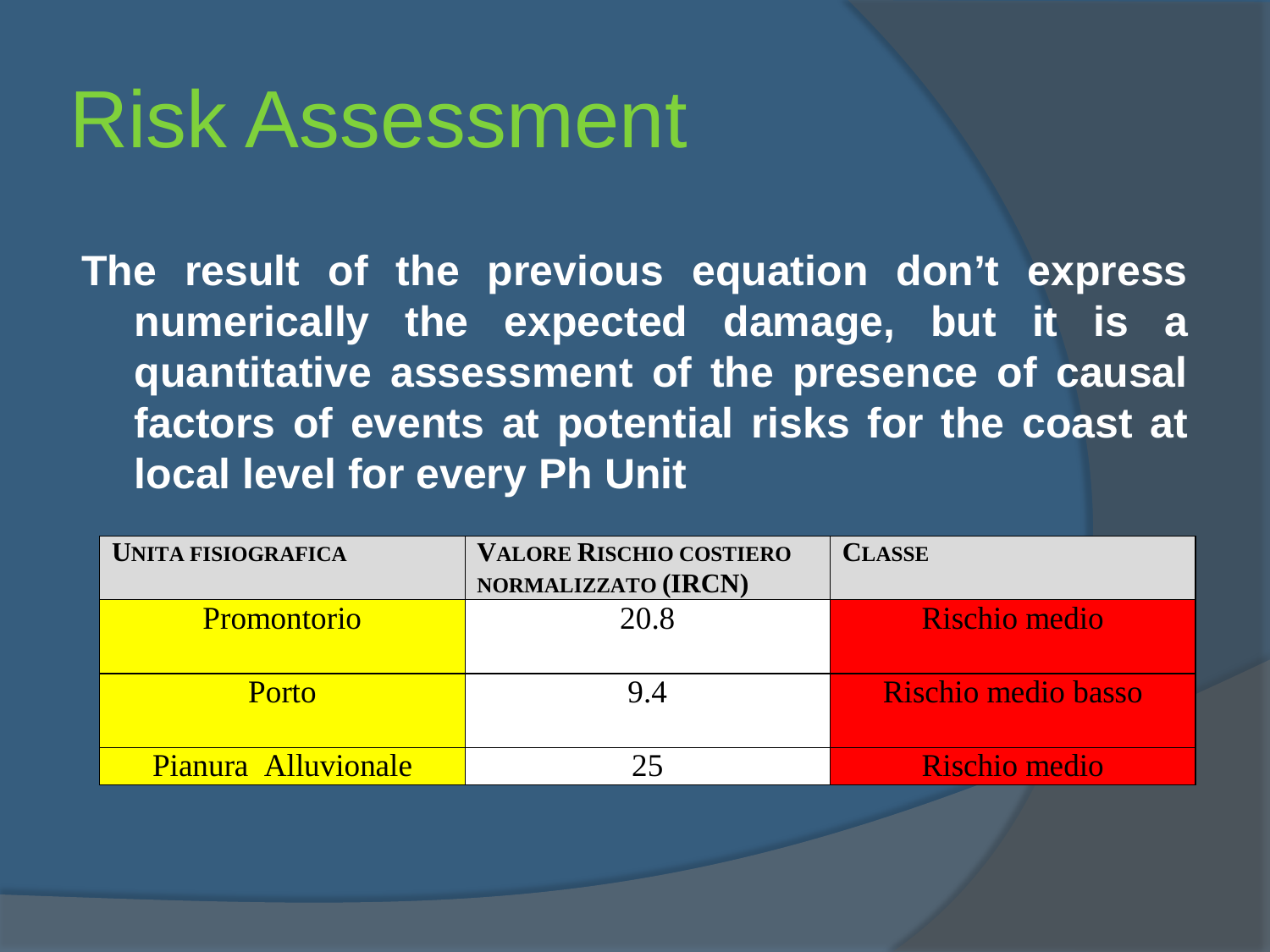## Risk Assessment

**The data analyzes show that Ancona urban area is characterized by a medium risk in the North sector (the value** *25* **for the unit - Alluvial Plan) and how about 1093 hectares of municipality Ancona are at risk of erosion and flooding in the next 100 years !!!**